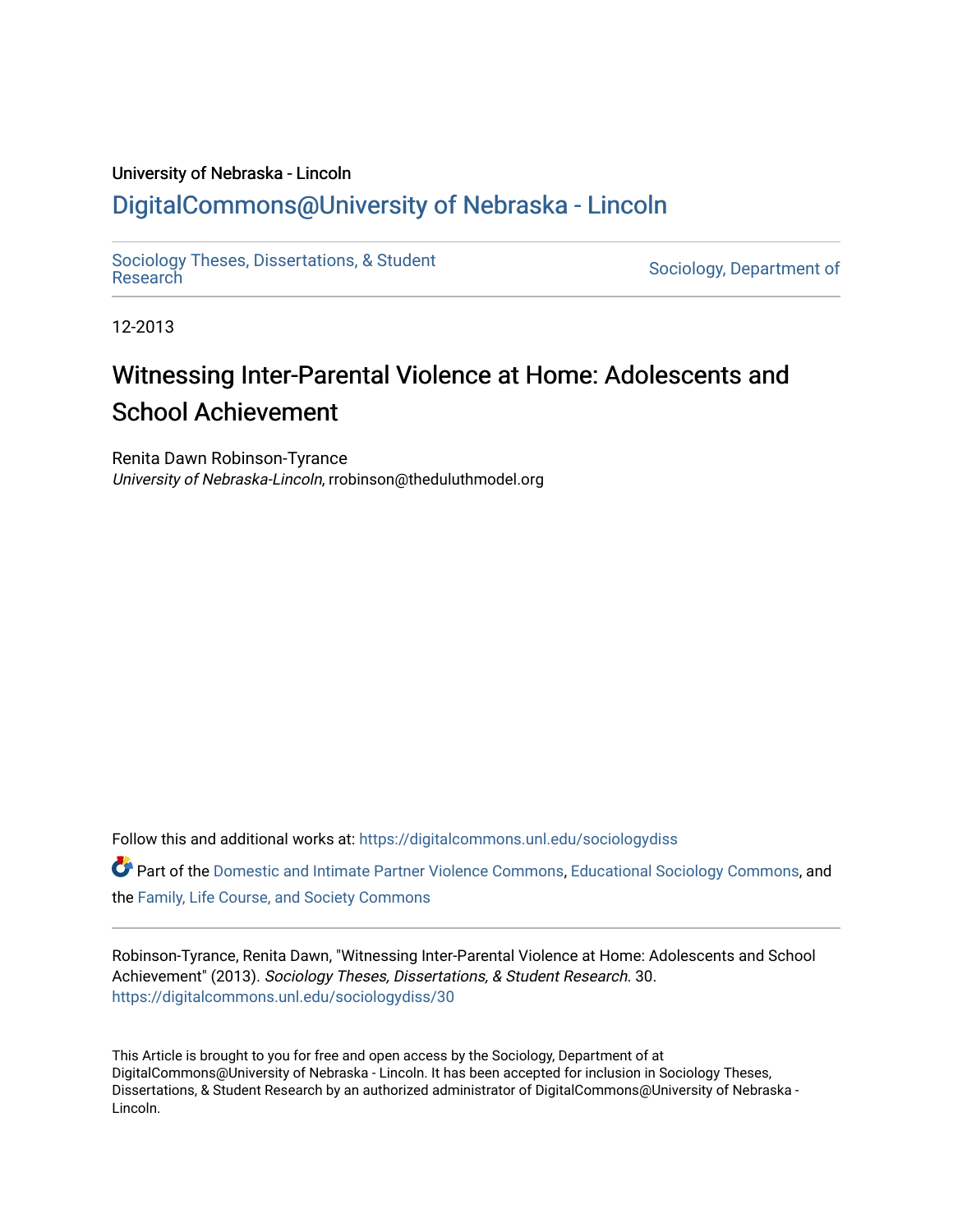## WITNESSING INTER-PARENTAL VIOLENCE AT HOME:

# ADOLESCENTS AND SCHOOL ACHIEVEMENT

by

Renita Robinson

# A THESIS

Presented to the Faculty of

The Graduate College at the University of Nebraska

In Partial Fulfillment of Requirements

For the Degree of Master of Arts

Major: Sociology

Under the Supervision of Professor Helen A. Moore and Professor Julia McQuillan

Lincoln, Nebraska

December, 2013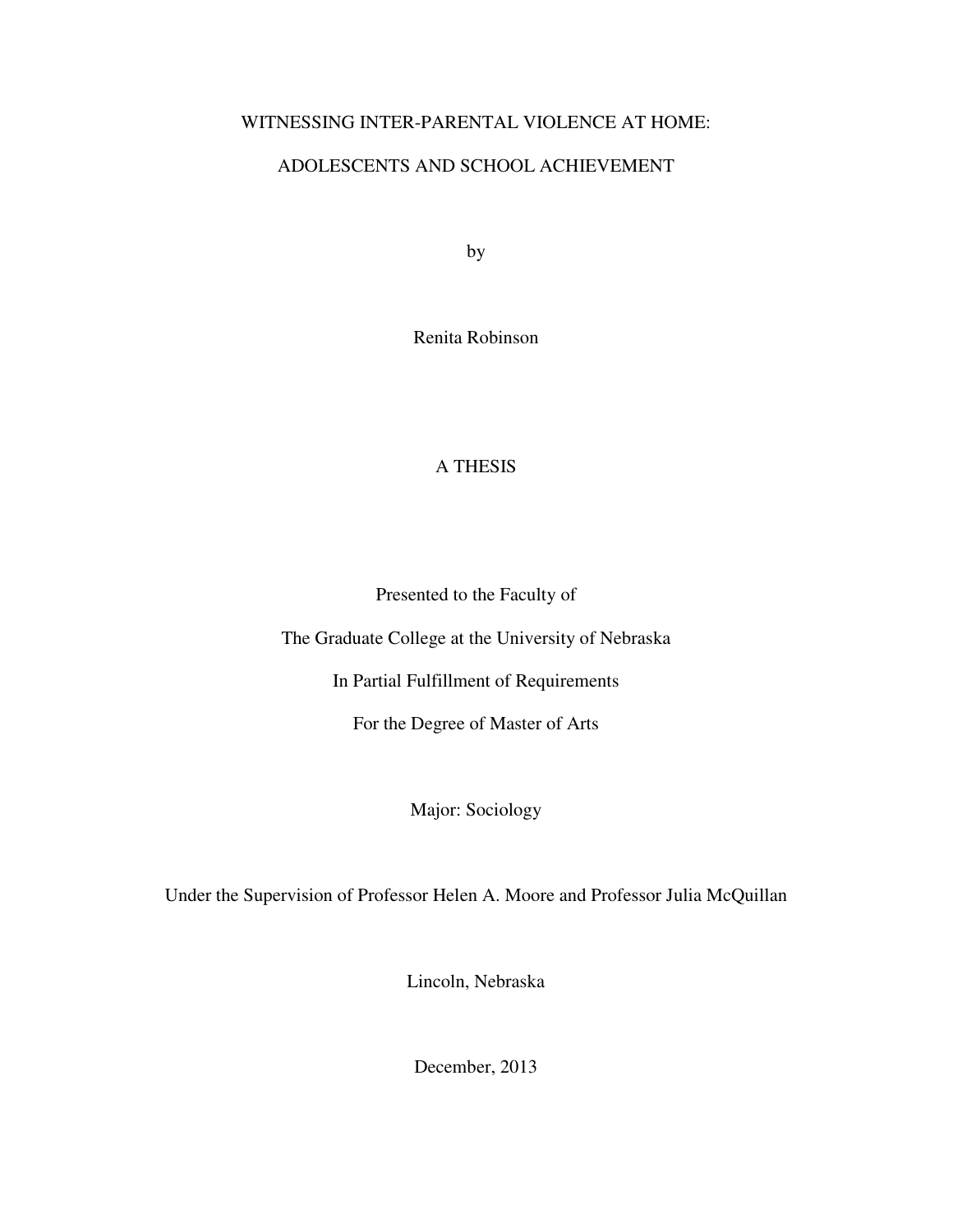# WITNESSING INTER-PARENTAL VIOLENCE AT HOME: ADOLESCENTS AND ACADEMIC ACHIEVEMENT

Renita Robinson, M.A.

University of Nebraska, 2013

Advisers: Helen A. Moore and Julia McQuillan

Children's exposure to violence is a serious social problem, but little is known about the educational implications for adolescents witnessing violence between parents. This study uses social learning theory (SLT) to examine the relationship between high school-aged adolescent students who witness parental intimate partner violence (IPV) and academic performance demonstrated by their grade point averages (GPA). A secondary analysis of data collected from the survey of 1,132 adolescent students in a medium sized, suburban/rural city was conducted. Of the respondents, 83% of the students did not witness parental IPV between parents. Students witnessing the most parental IPV had the lowest GPAs. The multiple regression analyses of GPA included measures of substance abuse, truancy, aggression and witnessing parental IPV, with controls for age, gender, race, and family income. Witnessing parental IPV is significantly associated with lower GPA after controlling for age, gender, race and family income. However, IPV becomes non-significant when mediating factors of substance abuse, truancy, aggression and IPV are added.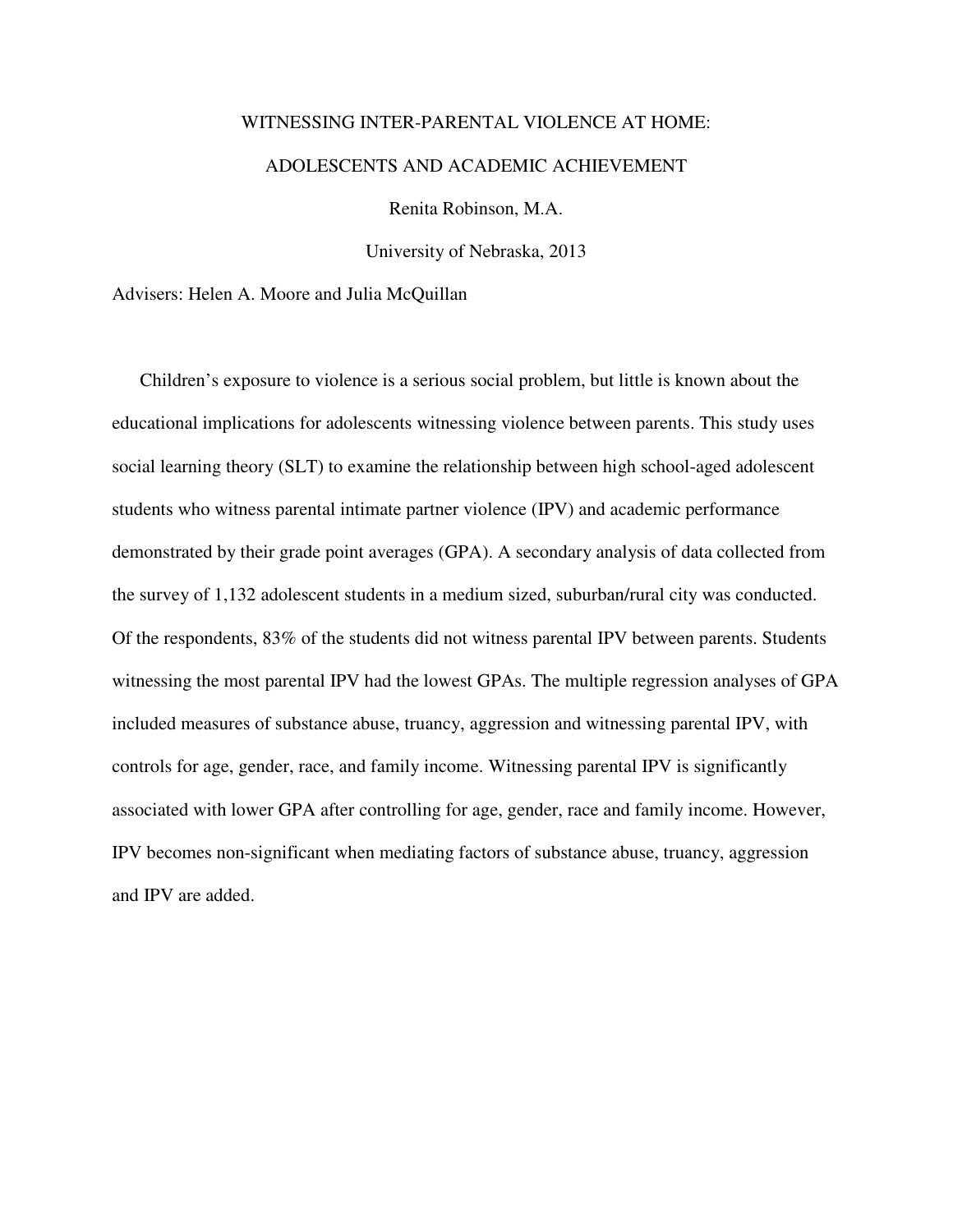I dedicate this thesis to Ruby Robinson,

for being my ever present cheerleader and encourager.

Thanks Mom!!!I love you.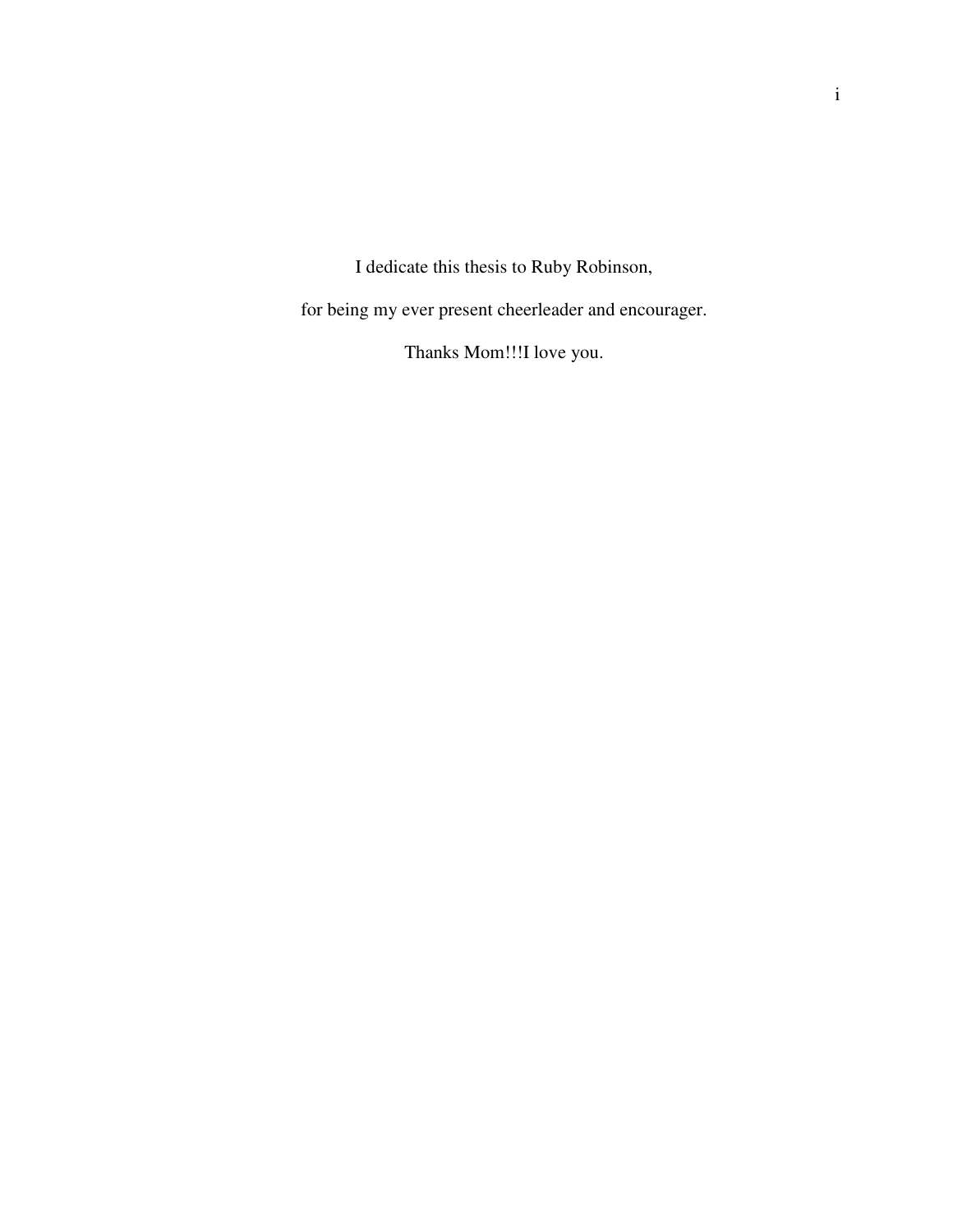# WITNESSING INTER-PARENTAL VIOLENCE AT HOME:

### ADOLESCENTS AND ACADEMIC ACHIEVEMENT

# Table of Contents

| 3.3 Externalizing Behaviors (Truancy, Aggression, Substance Abuse) |  |
|--------------------------------------------------------------------|--|
|                                                                    |  |
|                                                                    |  |
|                                                                    |  |
|                                                                    |  |
|                                                                    |  |
|                                                                    |  |
|                                                                    |  |
|                                                                    |  |
|                                                                    |  |
|                                                                    |  |
|                                                                    |  |
|                                                                    |  |
|                                                                    |  |
|                                                                    |  |
|                                                                    |  |
|                                                                    |  |
|                                                                    |  |
|                                                                    |  |
|                                                                    |  |
|                                                                    |  |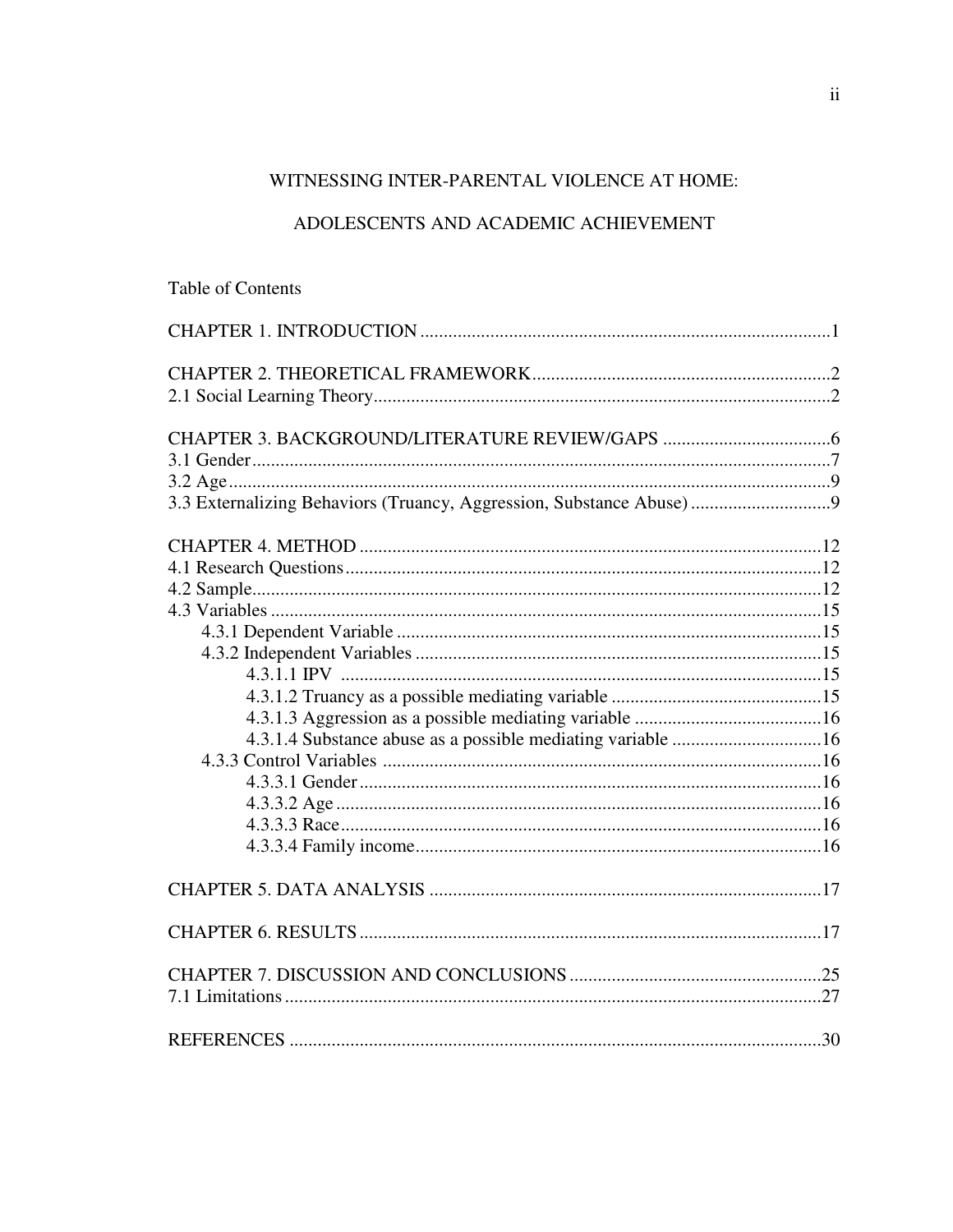List of Tables

| TABLE 4.1. DEMOGRAPHIC CHARACTERISTICS OF SAMPLE 14                                                                     |  |
|-------------------------------------------------------------------------------------------------------------------------|--|
| TABLE 6.1. GENERAL STUDENT CHARACTERISTICS FOR THOSE WHO<br>REPORTED WITNESSING: HITTING BY EITHER PARENT OR HITTING BY |  |
| TABLE 6.2. REGRESSION ANALYSIS OF CONTROL AND PREDICTED                                                                 |  |
| TABLE 6.3. MULTIPLE REGRESSION OF IPV AND RISK FACTORS ON                                                               |  |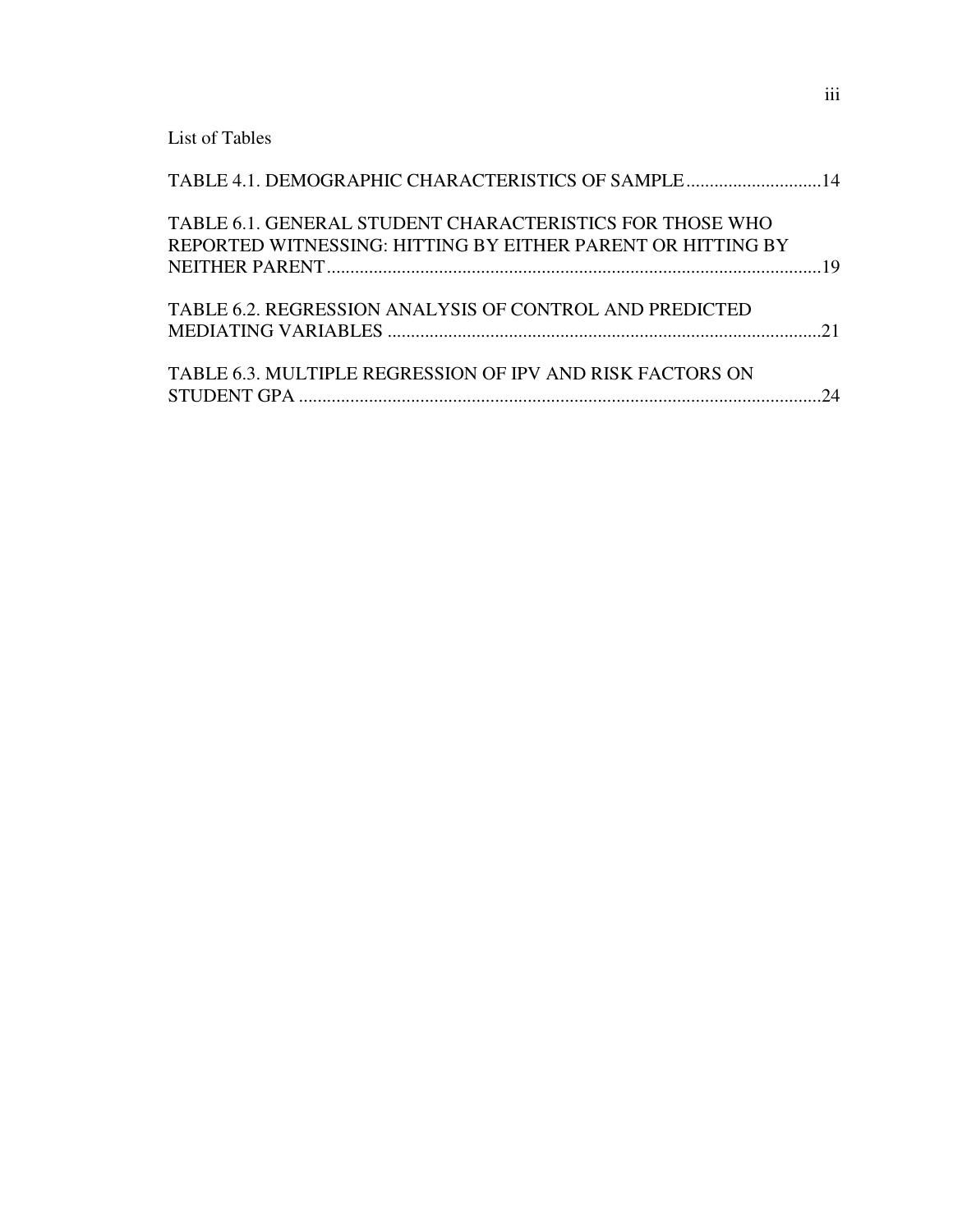#### CHAPTER 1. INTRODUCTION

 Exposure to violence is a national crisis that affects approximately two out of every three of our children (U.S. Department of Justice, 2012). Children witnessing violence is a serious social problem with broad educational implications including dropping out of school (McCloskey, 2011) and homelessness (Tyler, 2006; Huth-Bock & Hughes, 2008). From the perspective of social learning theory (SLT), adolescent problem behavior can often be linked back to what is happening in the home. The consequences of children witnessing violence at home are of great interest to those working in: mental health, education, policy making, and social service (Sousa, et al., 2010; McCloskey, 2011; Johnson & Ferraro, 2000; DeBoard & Grych, 2011; Margolin & Gordis, 2000; Cunningham & Baker, 2011).

There is strong empirical evidence that many children who witness violence in their homes experience negative psychological and behavioral problems (Sousa et al., 2010; DeBoard & Grych, 2011; Margolin & Gordis, 2000; Cunningham & Baker, 2011; Moretti, Obsuth, Odgers, & Reebye, 2006). It is important to know if these psychological and behavioral problems contribute to negative educational outcomes. Negative educational outcomes (i.e. low grades, peer rejection) often lead to students failing in school (Gutman, Sameroff, & Cole, 2003). Drop-out rates have been studied for students who witness violence in their homes, but the relationship between witnessing parental IPV and adolescent grades (GPA) has not been studied. To effectively identify and prevent the development of risk factors associated with negative externalizing behaviors and students failing to make academic progress, researchers and practitioners need a broad understanding of how witnessing parental IPV impacts GPAs. Numerous gaps exist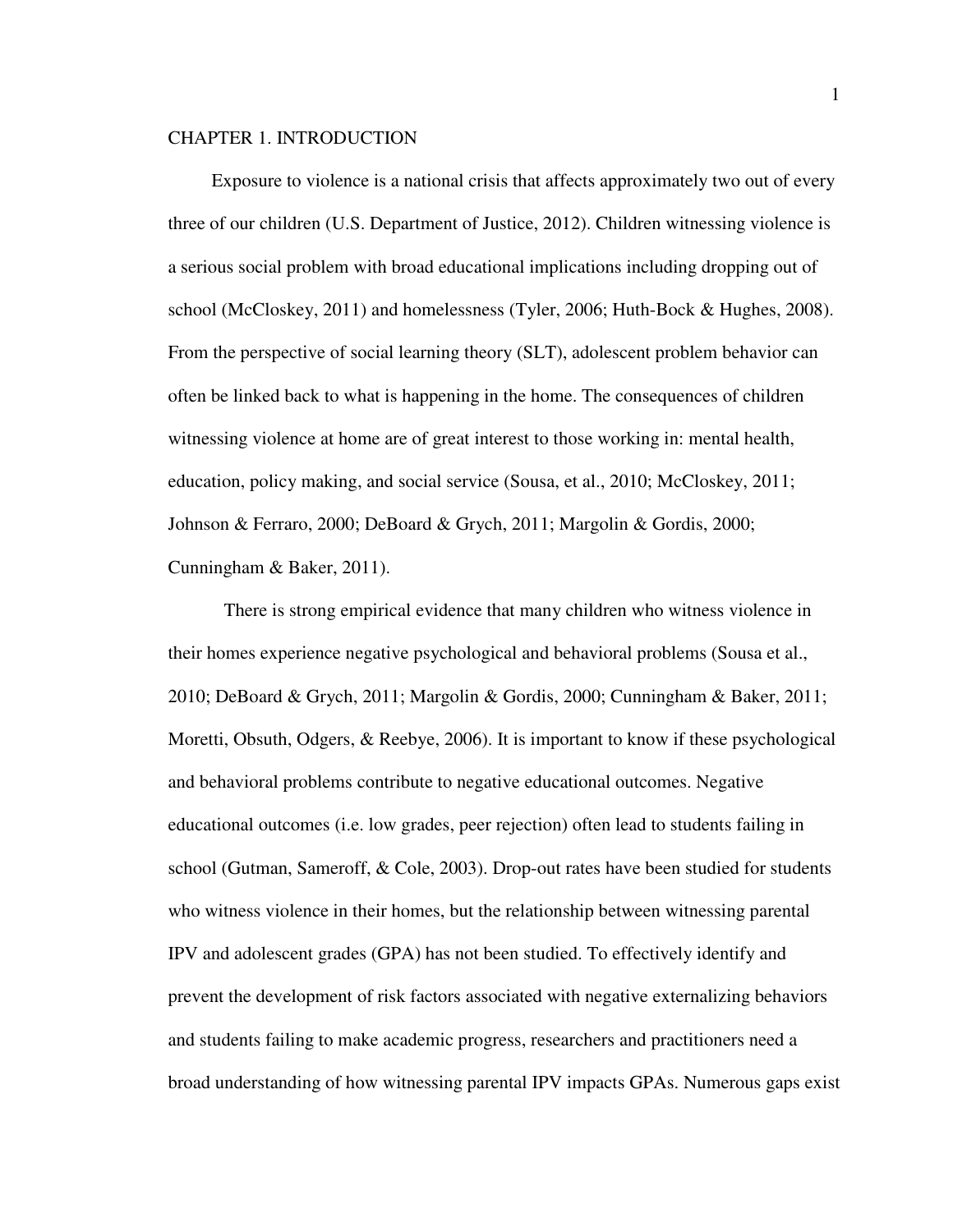in understanding the impact witnessing parental IPV has on adolescents. Methodological issues such as different measures for intimate partner violence and inconsistencies in findings/ conclusions among studies raise questions about these research conclusions (DeBoard & Grych, 2011; Barr et al., 2012; Kitzmann, 2003; Margolin & Gordis, 2000; Kerig, 1998).

Specific research focused on the adolescent years (McCloskey, 2011) is lacking. Stressful family circumstances such as witnessing parental IPV intensify the normative challenges of this stage of development and can lead to poor educational outcomes. Both parental PV and witnessing by adolescents should be preventable and therefore it is important to study these have negative consequences. Despite considerable research on violence, witnessing violence, and the consequences of IPV, there is still a need for a study to specifically assess if those educating or providing services to students who have witnessed IPV will need extra interventions to reduce truancy, aggression and substance abuse, and ultimately to encourage academic success. The purpose of this study is to investigate the relationship between adolescent students who witness parental IPV and their academic performance as measured by GPA. It also considers the possible mediating effects of truancy, aggression, and substance abuse as barriers to student success.

#### CHAPTER 2. THEORETICAL FRAMEWORKS

#### *2.1 Social Learning Theory*

Social learning theory (SLT) examines learning that occurs within a social context and with this application it implies that witnessing parental IPV, truancy, aggression, and substance abuse are pathways to poor grades (Bandura, 1973; Bandura & Walters, 1963;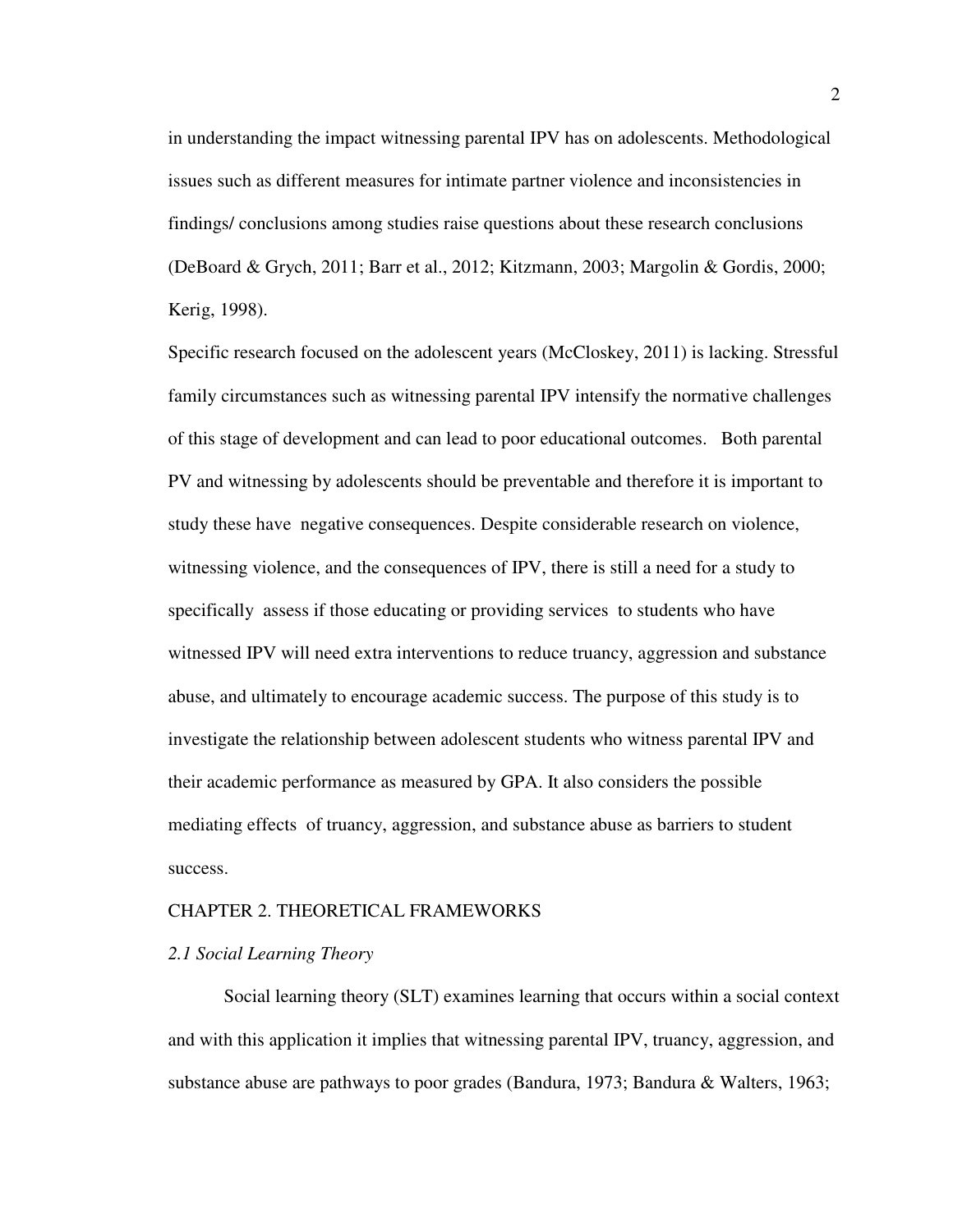Henry, 2007). Some of the decline in grades associated with witnessing parental IPV is explained by children imitating parents and getting in trouble at school for issues related to violence; however, not all youth who witness violence engage in violence or aggression (McCloskey 2011). Social learning theory contributes to explaining the phenomenon, but does not address the entire issue. It is important to further explore the pathways that could lead to lower grades for those who witness parental IPV.

Because SLT focuses on the social context, it is important that school officials consider the effect that a child's home life may have on their performance at school, both academically and behaviorally. This theory considers that people learn from one another, through observational learning, imitation, and modeling. Students who witness parental IPV at home bring that aggression to the school setting, thus harming their ability to learn and have academic success. If witnessing parental IPV leads to lower grades for those who are more aggressive, truant, or who use drugs and alcohol, and schools cannot prevent IPV in the homes of students, they could take steps to limit the impact by addressing aggression, truancy, and substance use. Social learning theory explains this process in terms of a continuous reciprocal interaction: reciprocal determinism.

Reciprocal determinism does not imply that all sources of influence are of equal strength (Bandura, 1977). Some sources of influence are stronger than others. In fact, interactions will differ based on the student, the particular behavior being examined, and the specific situation in which the behavior occurs. For example, students who come from homes with IPV (varying amounts of hitting, yelling, and force) may have different expectations, beliefs, self-perceptions, goals, and intentions than those who witness less or have none at all. How they behave and how the school environment responds to them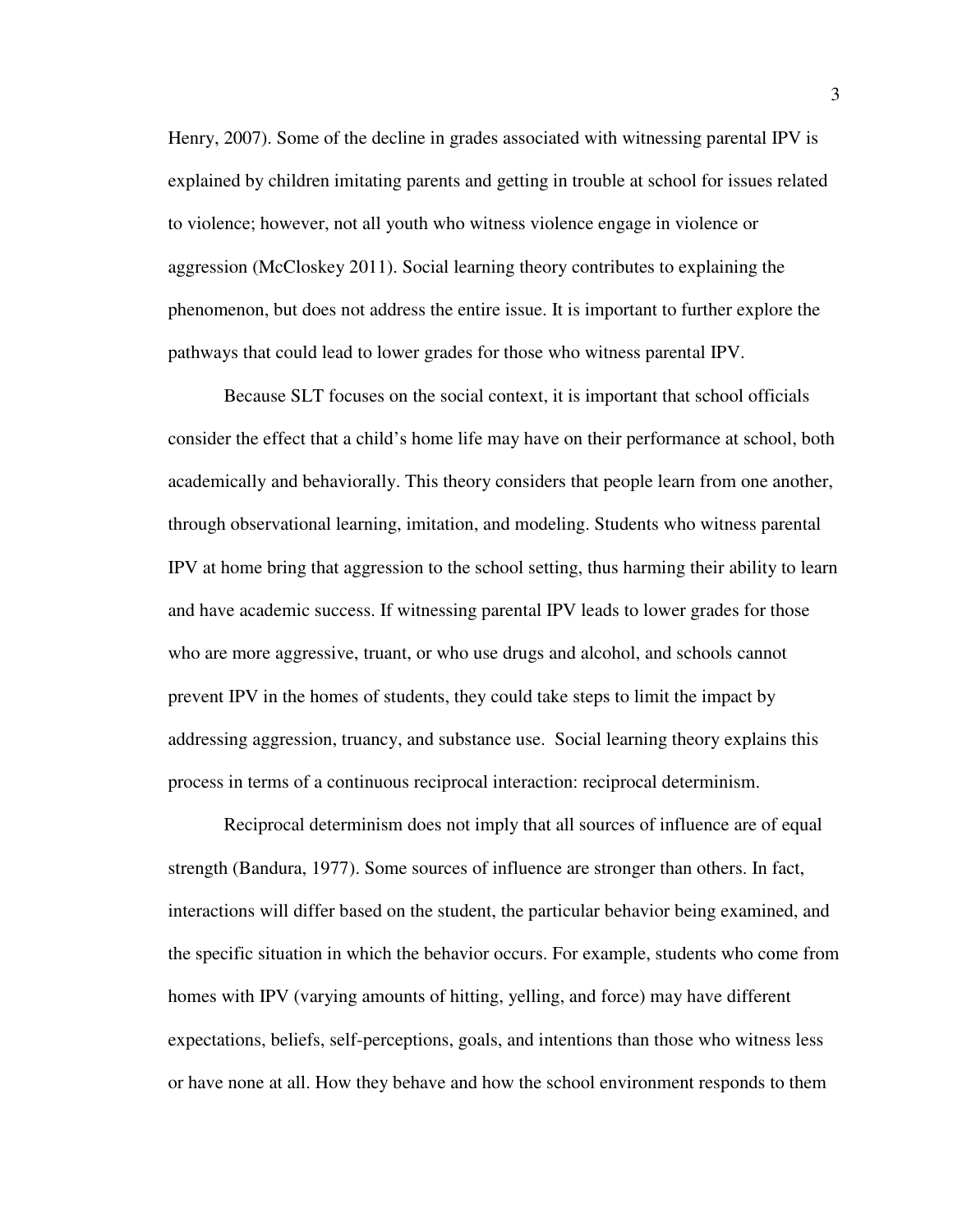is important. The behavior that is exhibited and how it is responded to will affect students' thoughts and emotions (Bandura, 1977; 1989) and may lead to externalizing behaviors such as truancy, aggression, and substance abuse. Bandura (1977) believed that the type of instruction delivered within a classroom could influence classroom learning and the interactions that occur within the school setting. The interactions between students and home/school environment can have a reciprocal effect by which the environment influences behavior, and behaviors influence the environment.

This is an example of SLT's reciprocal determinism which occurs between the environment and students' personal characteristics. Expectations and beliefs are developed and modified by social influences within the environment. Behavior also influences the environment, such as when an aggressive student creates a hostile environment and teachers and fellow students choose not engage him or her. Behavior determines which of the many potential environmental influences come into play and what forms they will take. In turn, the environment partly determines which forms of one's behavior are developed and activated (Baldry, 2003; Bandura, 1977; 1989).

Social learning theory is a key pathway from witnessing parental IPV to lower academic grades through increased aggression (Moretti et al. 2006). But there may be other explanations for why students who have witnessed IPV have trouble in school, such as students avoiding school and becoming truant, students feeling unsafe at school and displaying aggressive behaviors, or students becoming stressed out and abusing substances as a coping strategy.

The adolescent stage of childhood development is often accompanied by new and magnified problems (McCloskey, 2011; Eccles & Midgley, 1989). Adolescents moving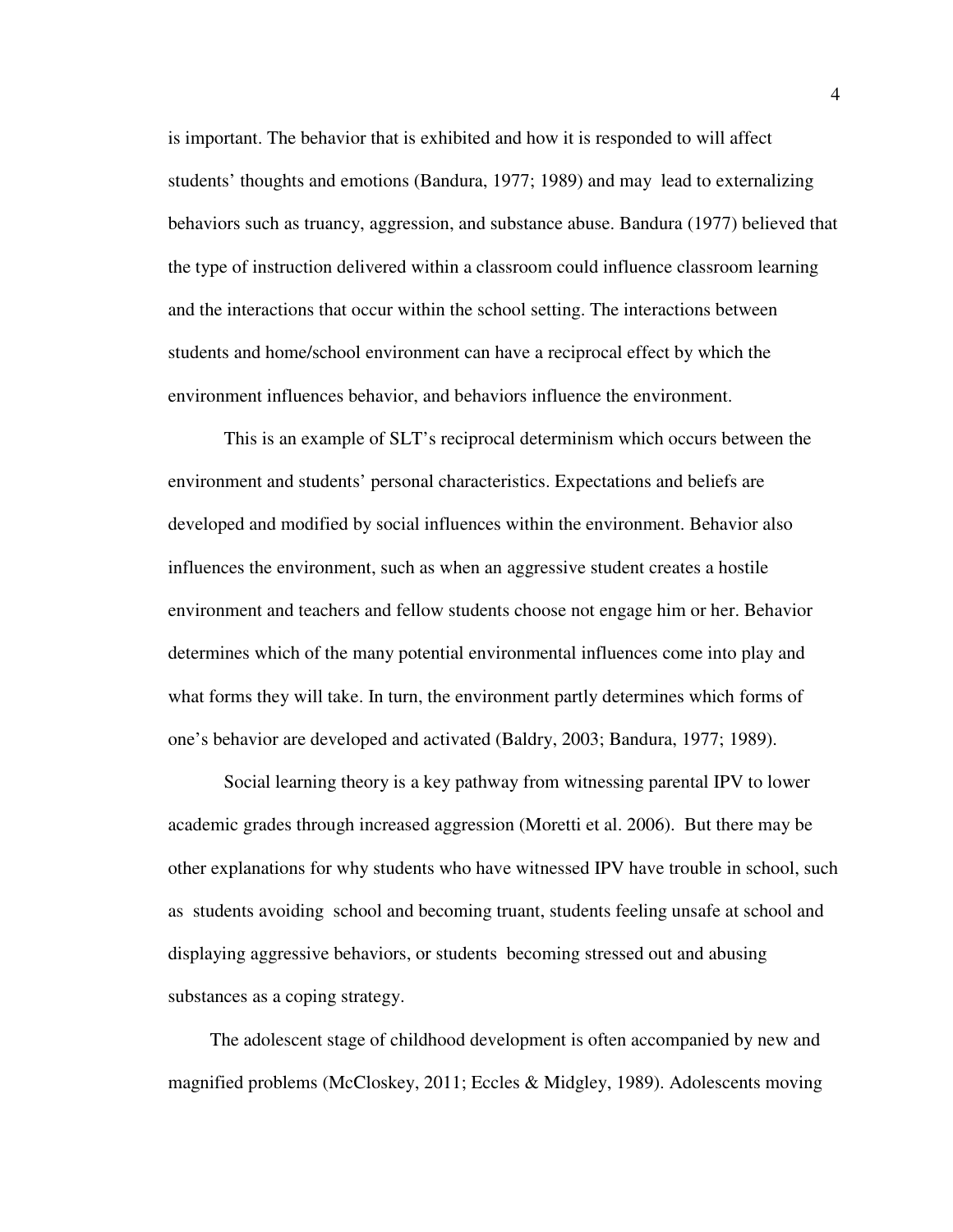from middle school to high school confront a series of new social and academic demands that place some at more risk for the development of problem behaviors (Wang, Selman, Dishion & Stornshak, 2011). The ability to cope can change over time and can be impacted by the situational contexts in which the need for coping arises. It is possible that some problem behaviors are ways adolescents try to cope with the new demands in their lives. Social learning theories are often used to explain substance use and delinquency among adolescents (Hirschi 1969).

Viewing problem behaviors through the lens of a coping strategy offers insight into substance abuse and social learning amongst adolescents. An issue in the current research on children witnessing violence has to do with the fact that the children's responses seem to vary according to their age during the incidents (Osofsky, 1995). Because of the tenuous nature of the developing adolescent, it is necessary to be mindful of their attempts at coping over time and across sources of stress (i.e. grades, friends, puberty, family interactions, etc.). There are good grounds in theory and research for believing that the coping process is linked specifically to the kind of emotion experienced in an adaptational encounter and the conditions that elicit it (Lazarus, 1992).

In research, children who witness violence between parents, guardians, or caregivers are often ignored when discussing the impact of violence. The focus on adult victims and perpetrators overshadows them (Groves, Zukerman, Marans, & Cohen, 1993). As a result, not as much is known about the far reaching developmental impact that witnessing this type of violence has on "forgotten" victim-witnesses, the implications for their poor coping through the use/abuse of substances, or their increased risk of emotional, behavioral, academic and social problems (Kolbo, Blakely, & Engelman,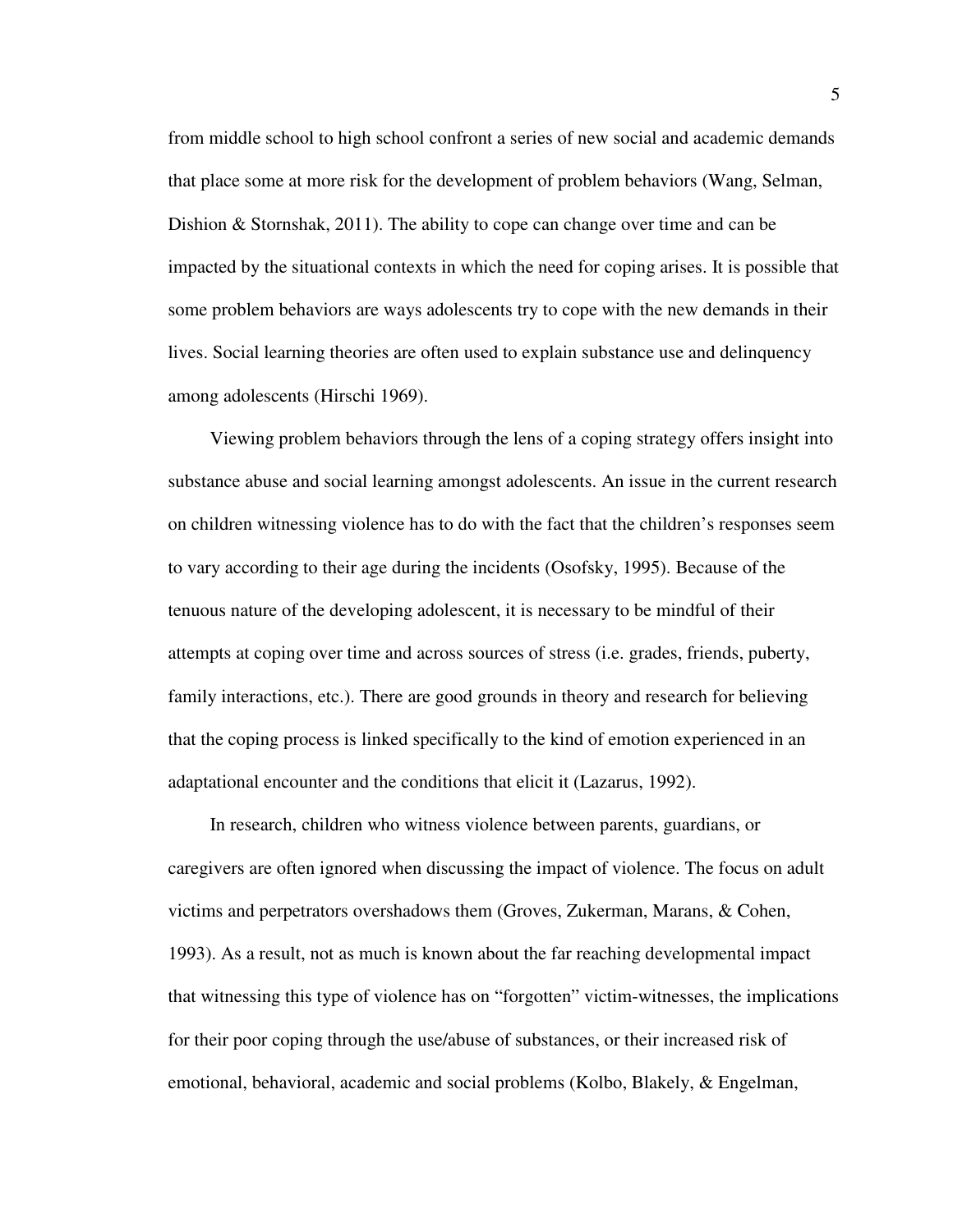1996; Pfouts et. al., 1982). What can be generalized from the research is that immediate and long term problems (i.e. anxiety, depression, anger, self-esteem, aggression, delinquency, interpersonal relationships, and substance abuse) are likely to occur in children exposed to domestic violence (Jouriles, Murphy, O'Leary, 1989; Silvern, et al., 1995; Sternberg, et al., 1993) and unhealthy coping is likely to compound and intensify the risk of other negative outcomes (i.e. substance use, prostitution, homelessness, physical illness or injury, and victimization) that have been linked to substance abuse (Tyler 2006). The focus of this study is on student academic outcomes for those who witness parental violence in the home, and the possible mediating influence of externalizing behaviors on the GPAs.

#### CHAPTER 3. BACKGROUND/LITERATURE REVIEW/GAPS

There is consensus among social scientists and government officials that more focused research must be done to gain clarity related to the outcomes and implications for educational performance amongst child witnesses of violence (McClosky, 2011; Cunningham & Baker, 2011; Farrell & Sullivan, 2004). The earlier schools intervene in the lives of students witnessing parental IPV, the greater the chance of preventing behavior that rises to a problem level effecting negative academic outcomes (Wang et.al, 2010). Research has identified links between exposure to violence and children's subsequent use of it. For example, Singer et al. (1999) studied 2,245 children and teenagers and found that recent exposure to violence in the home was a significant factor in predicting violent behavior. Students who observe parents solving problems by using violence against each other use violence against other students in school as an extension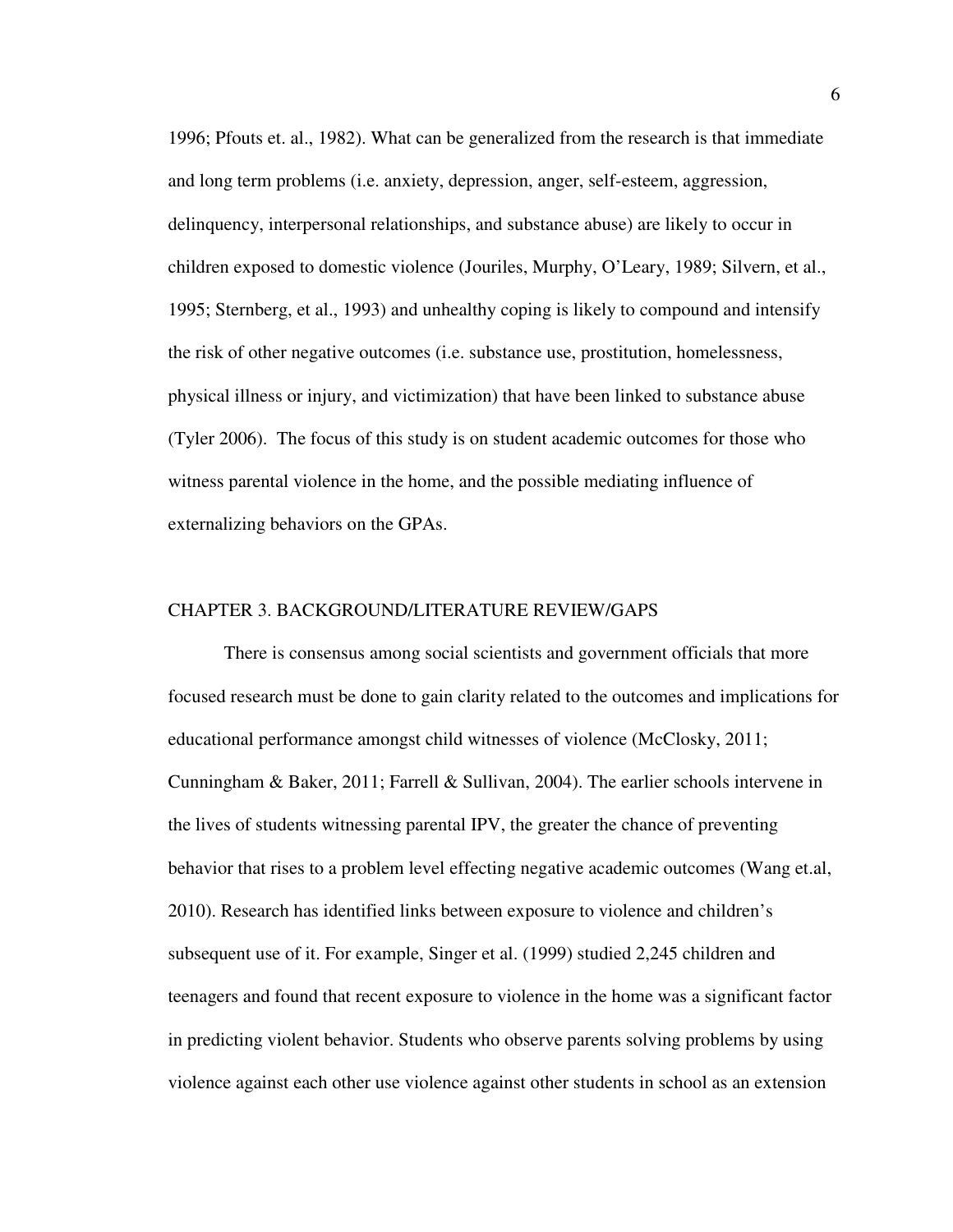of the way they have learned to respond to disagreements at home. Social learning theory offers a model for addressing student adjustment and an array of maladaptive patterns that arise from exposure to IPV (Yates et al., 2003).

Despite a growing body of research on children witnessing parental IPV, gaps remain. High school-aged youth are underrepresented in cross-sectional samples of youth exposed to IPV (Cunningham  $\&$  Baker, 2011). What we know is that witnessing violence is a problem in families: An estimated 10.7 million of the 52.7 million U.S. children (ages 0-17) living with two parents live in homes where male-to-female intimate partner violence between adults has occurred in the last year (Cunningham & Baker, 2011). We do not know if witnessing parental IPV creates greater risk for school problems or problems in academic achievement or how. The current analysis examines whether and how witnessing parental IPV compounds these risks to academic achievement.

In the last 20 years, sociological (Breen & Jonsson 2005), psychological (DeBoard-Lucas & Grych 2011; Grych & Finchem 1990), and pedagogical (Parcel & Dufur 2001; Lee & Burkam 2003) research results have shown that many factors influence school outcomes. These factors include: resources, norms, environments, social relations at home and school, motivation, and the psychological health of the child. Of these various factors, home background has been found to be statistically more influential than school effects (Thrupp 1999). Therefore it is likely that the negative effects of children witnessing parental IPV in their homes follows them into classrooms, more research is needed to understand this effect.

*3.1 Gender*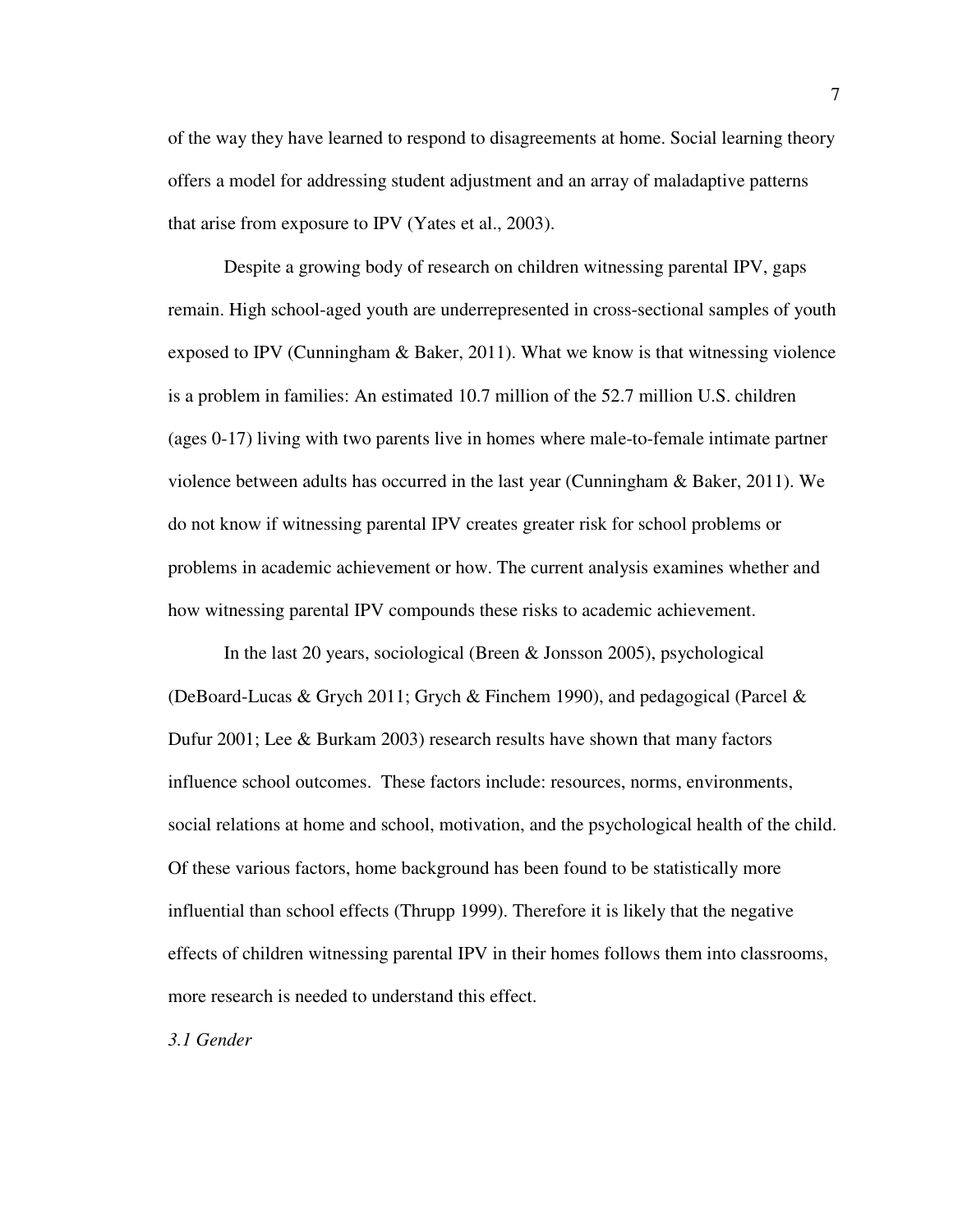There is an absence of studies examining whether abuse and exposure to domestic violence affect boys and girls in the same way (Sousa et al., 2010). Edelson (1999) published a review of 31 research articles and expanded the common definitions of how children witness adult domestic violence. The most important conclusion for this project involved characteristics in the children indicating that boys show more visible evidence of the effects through externalized behavior, such as hostility and aggression while girls display more internalized problems, such as depression and somatic complaints (Carlson, 1991; Stagg, Wills & Howell, 1989).

Witnessing violence has been associated with trauma in children (Cunningham & Baker, 2011; DeBoard-Lucas & Grych, 2011; Kilpatrick et al., 2003; van der Kolk, Pelcovitz, Sunday, & Spinazzola, 2005). The amount of trauma boys and girls experience as witnesses is equal while the patterns of symptom expression are different (Kilpatrick et al., 2003). School performance is one area where this difference in symptom expression is particularly important because of the impact it has on academic performance (Jimerson, Egeland, & Teo, 1999; Wentzel, 1993).

Witnessing parental IPV leads to more externalizing behavior for boys and more internalizing behaviors for girls (Yates et al., 2003). Boys identify more with men and want to be like them. Cunningham and Baker (2011) suggest children witness male to female violence at a very high rate. Observational learning within SLT suggests the aggression being displayed by boys at school may be the result of having watched violence by men in their homes; they want to be like these men and they imitate their behavior at school (Bandura, 1977). The confusion that often accompanies witnessing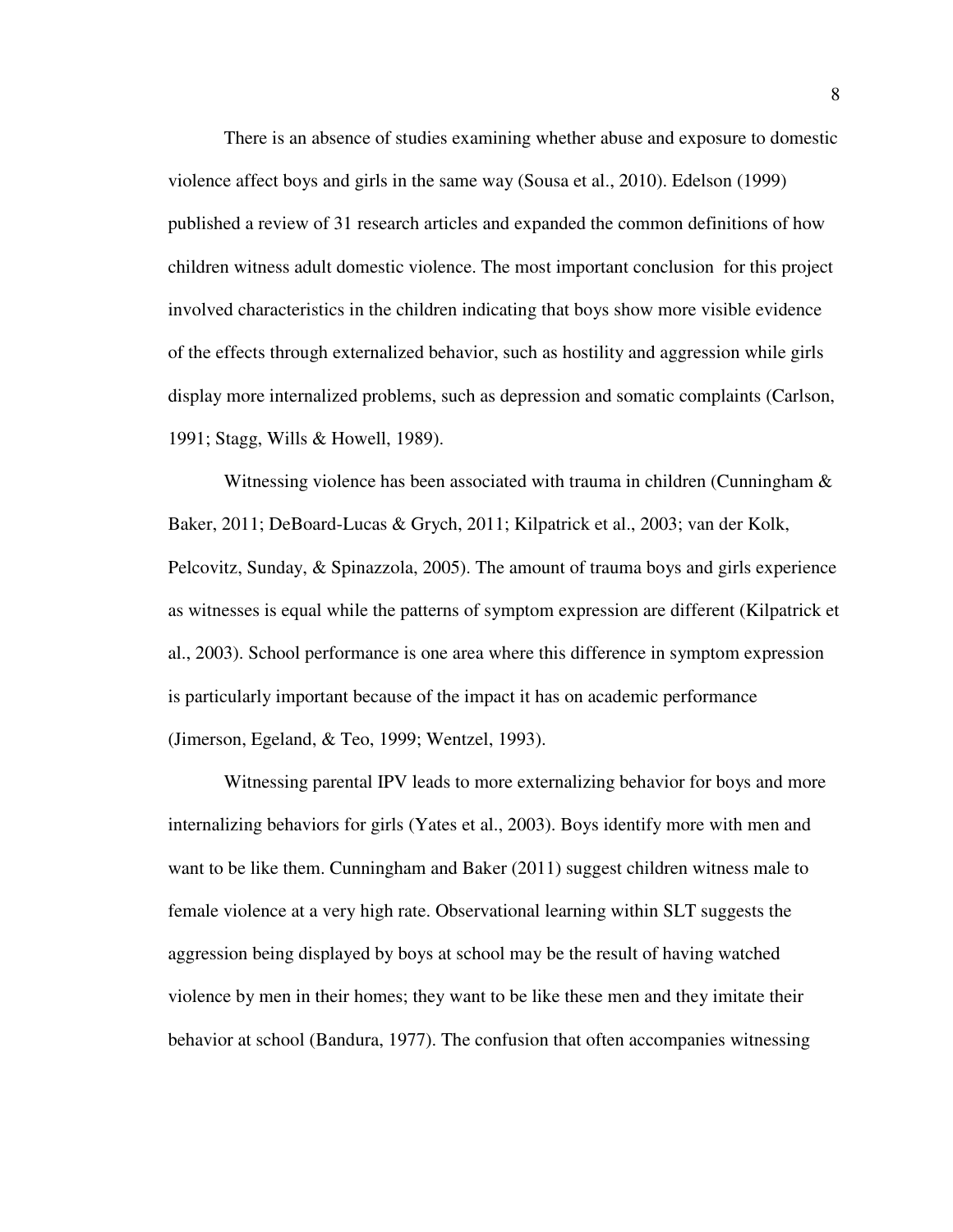parental IPV has the potential to lower self-control which can lead to lower grades either directly or indirectly through more aggression, truancy or substance use.

While externalizing outcomes in boys have been documented (Yates et al., 2003) and some research has looked at the effects of sex-specific IPV (Moretti et al., 2006), gaps remain related to academic outcomes. Research on the externalizing behaviors of boys is expanding (Hinshaw 1992, Edelsen 1999) but the research on girls' externalizing behavior is lacking and no research exists linking witnessing parental IPV to problem school behavior and to GPA. This is consistent with research suggesting problem behavior has a negative association with academic performance (Wang et al., 2010) which may also contribute to lower grades.

#### *3.2 Age*

The responses from children witnessing violence vary considerably by whether children are under school age, early school aged, teenaged, or young adults. Though the results are conflicting related to the age of children's greatest vulnerability, research does confirm a difference in the expression of trauma between older children and younger children (Kilpatrick et al., 1997). Student responses to witnessing violence need to be examined in light of their age (Kerig, 2003). The age at which children witness IPV is important (Kaufman et al., 2011) because Students who have had more exposure to IPV over time may not be processing information or learning at their current grade level. We also know that older children exhibit more externalizing behaviors than younger children (Hirshi 1969) ; perhaps older children's contextualizing of the violence has a greater negative impact on them.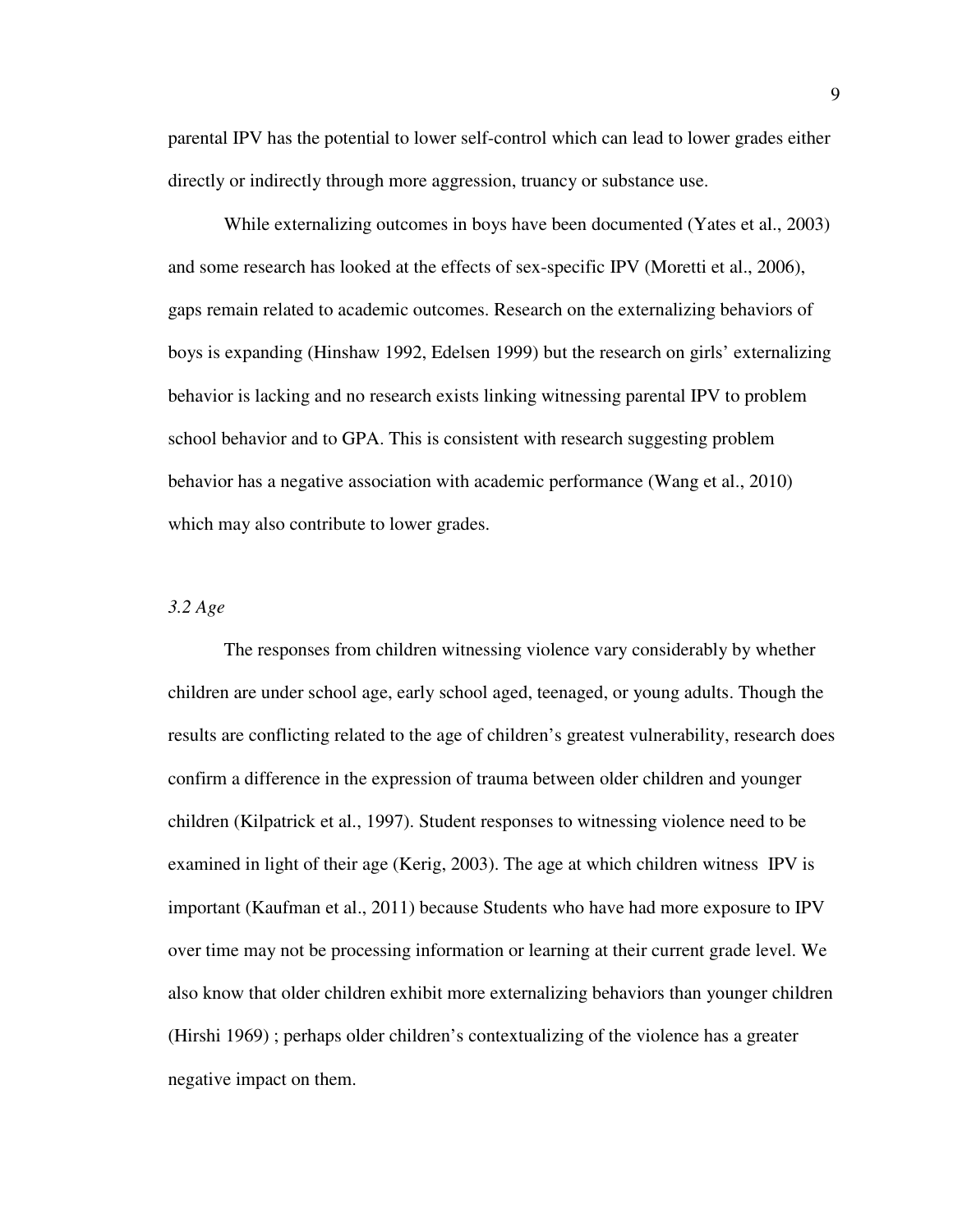#### *3.3 Externalizing Behaviors (Truancy, Aggression, Substance Abuse)*

Externalizing behaviors are actions that direct problematic energy outward and may be used interchangeably in this paper as: problem behaviors, "at risk" behaviors, negative behaviors, conduct problems, etc. Numerous studies have documented a relationship between negative behaviors and lower academic achievement (Wang, Selman, Dishion & Stormshak, 2010; Feshbach, Adelman & Fuller, 1977; Kane, 2004; Hallfors et al., 2006; Svanum & Bringle, 1982; Akey, 2006). Negative behaviors can have a direct impact on the quality and amount of instruction delivered by the teacher when they are exhibited in a classroom setting. Teachers who spend considerable time addressing negative student behaviors invariably spend less time focused on classroom instruction.

Witnessing violence does cause academic deficits in students. In 2003, Kitzmann et al. combined a comprehensive review with a meta-analytic evaluation of 118 studies. Results showed that 63% of students exposed to physical IPV had deficits that were significant when compared to students not exposed to IPV. Research is not clear on the mechanism that these deficits come through. Children and adolescents up to age 19 who had been exposed to physical IPV displayed more social and academic problems and more negative affect and negative cognitions compared to those who were not exposed to physical IPV. The findings demonstrated that exposure to IPV was related to internalizing and externalizing problems as well as overall adjustment. Students not performing well in school may act out to divert attention from their poor academic performance or skip school. Similarly, Wolfe et al. (2003) found that behavioral problems provide evidence of other processes underlying these effects.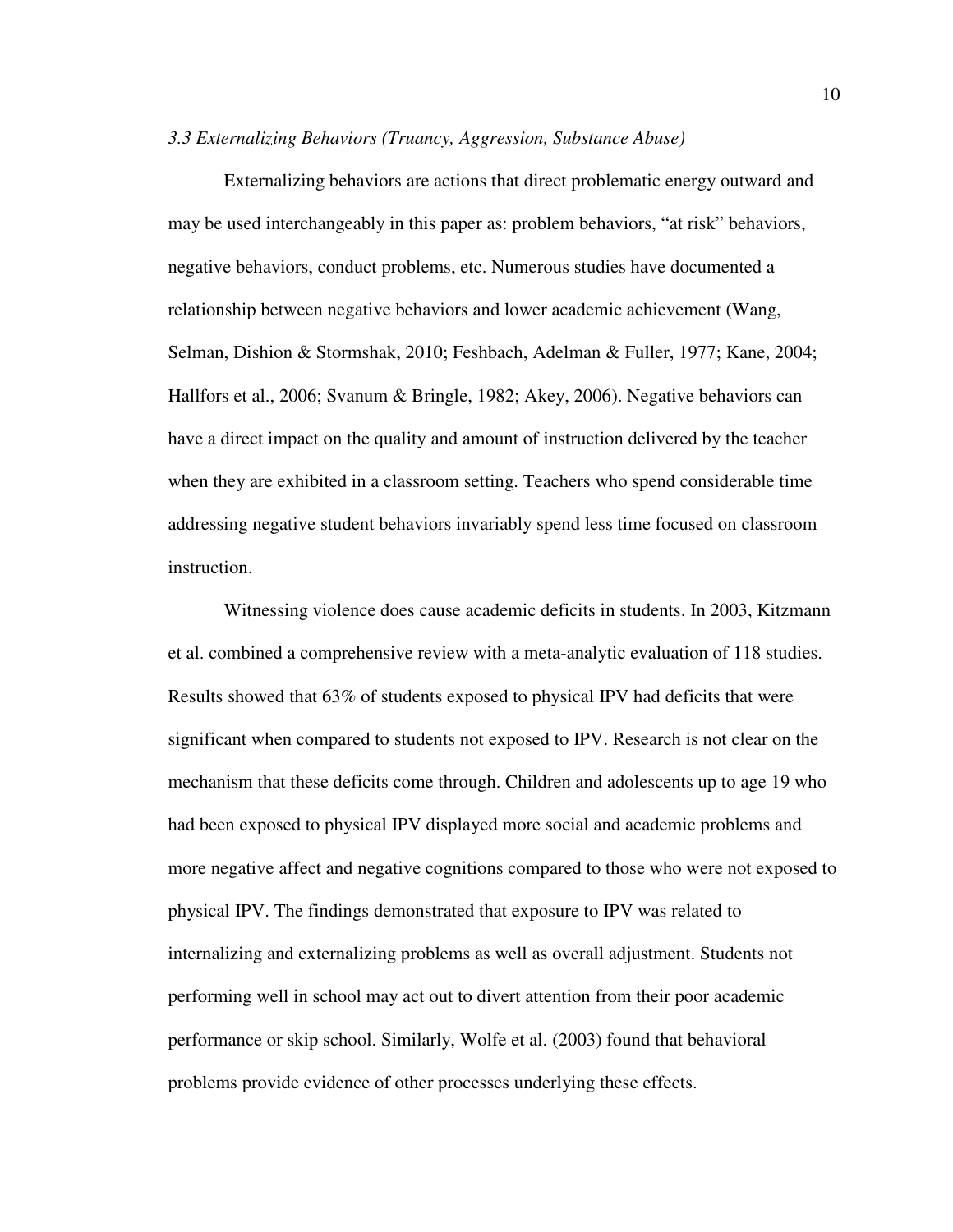Prior research supports the idea that bad behavior leads to bad grades. A longitudinal achievement study conducted by Jimerson et al., (1999) reported that behavior problems accounted for decreased achievement outcomes, even when controlling for previous levels of achievement. Wentzel (1993) examined the effects of classroom behaviors on the academic achievement of middle school students. Academic achievement was measured using grade point average (GPA), and scale scores from the Stanford Test of Basic Skills (STBS). Predictor variables included measures of prosocial, antisocial, and academically-oriented behavior. Results revealed that there was a significant relationship between academic achievement and academically-oriented behavior, teacher preferences for behaviors, and pro-social behavior. Rutter, Tizard, and Whitmore (1970) found that low reading skills were more common in students displaying conduct problems than in students who displayed no conduct problems. Social learning, theories offer insight into the possible root of conduct problems.

Truancy, aggression, and substance abuse are additional externalizing behaviors associated with adolescents witnessing violence and educational outcomes. Truancy is a problem in schools across the United States (Henry, 2007; Henry & Huizinga, 2007; Symons, et al. 1997) and it is logical that students who are absent from school perform at lower levels than those who are not absent. Adolescents displaying externalizing behavior like truancy and aggression and those who engage in substance use are often categorized as "at risk" for delinquency and school failure. A variety of studies also link these behaviors to poor school performance (Sousa et al., 2010; Moretti et al., 2006; Halfors et al., 2006; Henry, 2007; Farrel, 2004; Barr et al., 2011; Baldry, 2003; Maisto et al., 1999; Hinshaw, 1992). A national sample of 4,023 adolescents aged 12 to 17 (Kilpatrick et al.,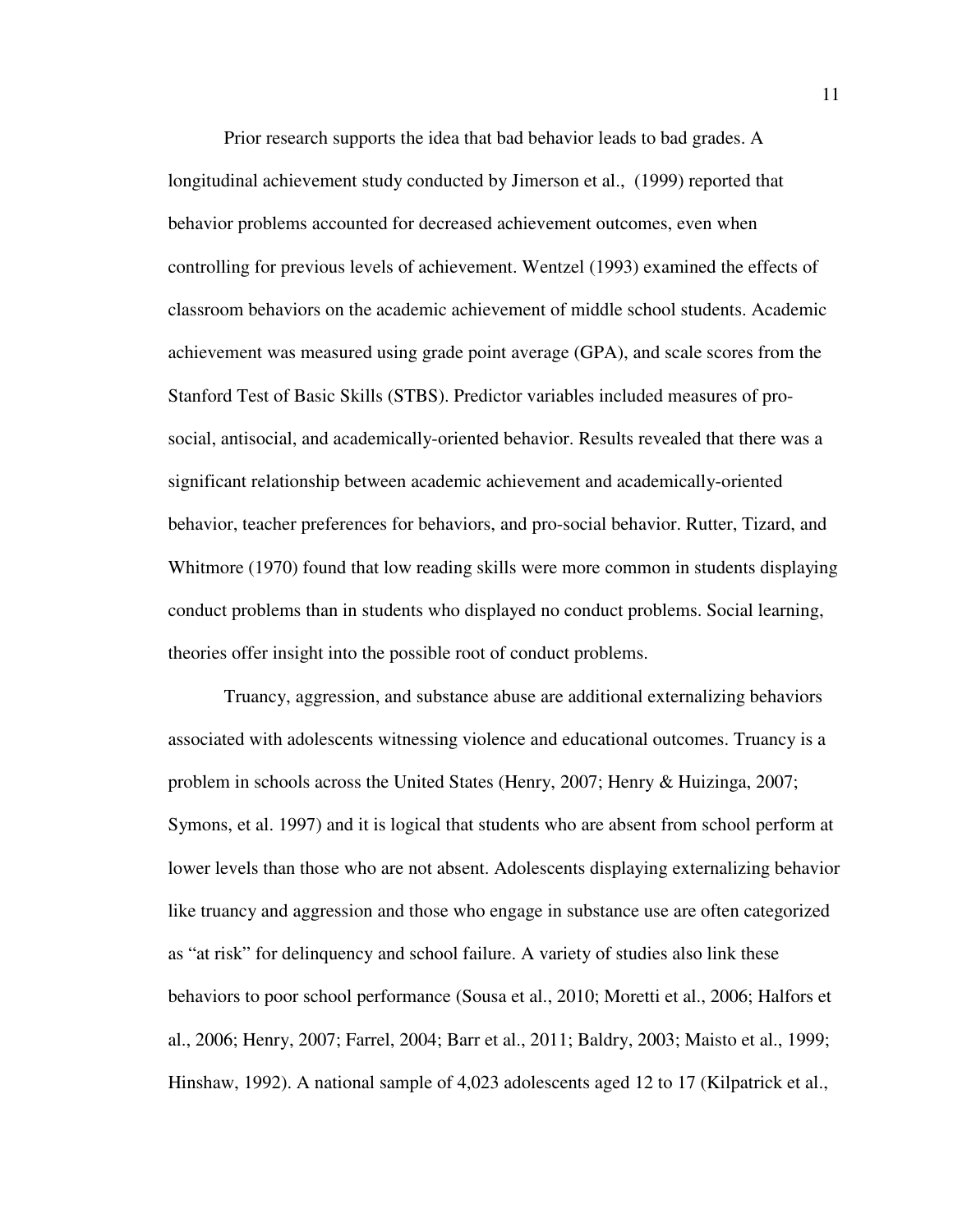2000) linked witnessing violence to an increased risk of substance abuse/dependence but did not study school failure. Therefore more research investigating truancy, aggression and substance abuse as the mechanisms through which witnessing parental IPV mediates academic performance (GPA) is necessary.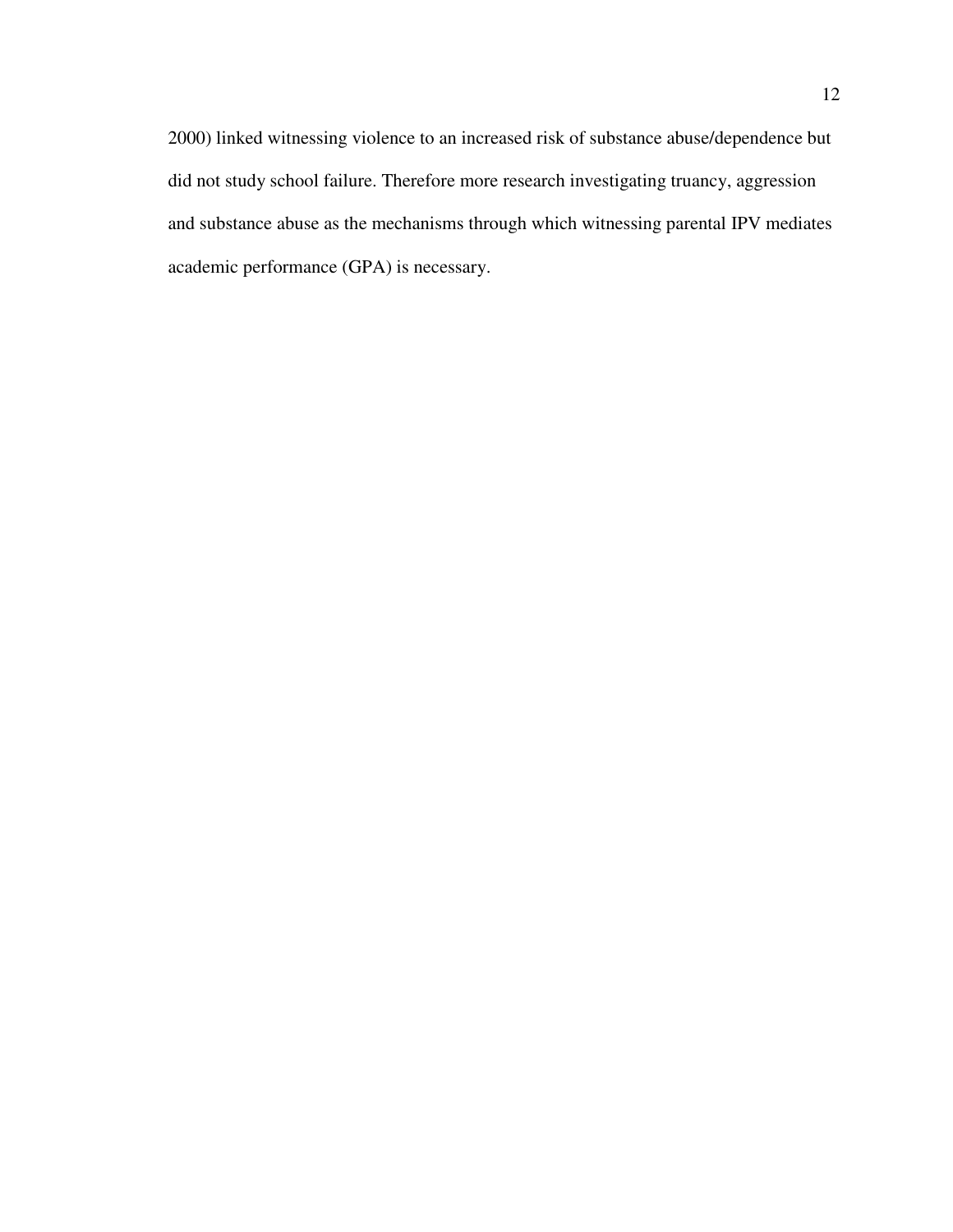#### CHAPTER 4. METHOD

#### *4.1 Research Questions*

Two primary research questions guide this secondary survey data analysis:

 1. Are students who witness parental IPV more likely to have lower GPAs than those who do not?

 2. Do truancy, aggression, and/or substance abuse mediate the relationship between witnessing parental IPV and GPA?

#### *4.2 Sample*

This investigation uses data collected by a team of researchers from the University of Arizona lead by Travis Hirshi in the spring of 1997 in a medium-sized, suburban/rural city that houses a major southern university. For a more complete description of this data collection see Chapple et al., (2005). Students in two public school districts, in grades 9 through 11, present on the day of data collection were included in the sample—1,132 students were surveyed. One district serves mostly middle and upper class families and the other serves mostly working class families. The students completed a 200 question self-report survey. The survey instrument is a replication of Hirschi's Richmond Youth Survey used in *Causes of Delinquency* (1969).

The research team assured the students of anonymity and confidentiality and advised participants to refrain from answering any questions that made them feel uncomfortable, or to refrain from data collection completely. No students refused to fill out the survey although approximately 3% of the surveys contained such incomplete data that they were unusable. The resulting survey data analysis will inform the research questions related to witnessing violence and educational outcomes.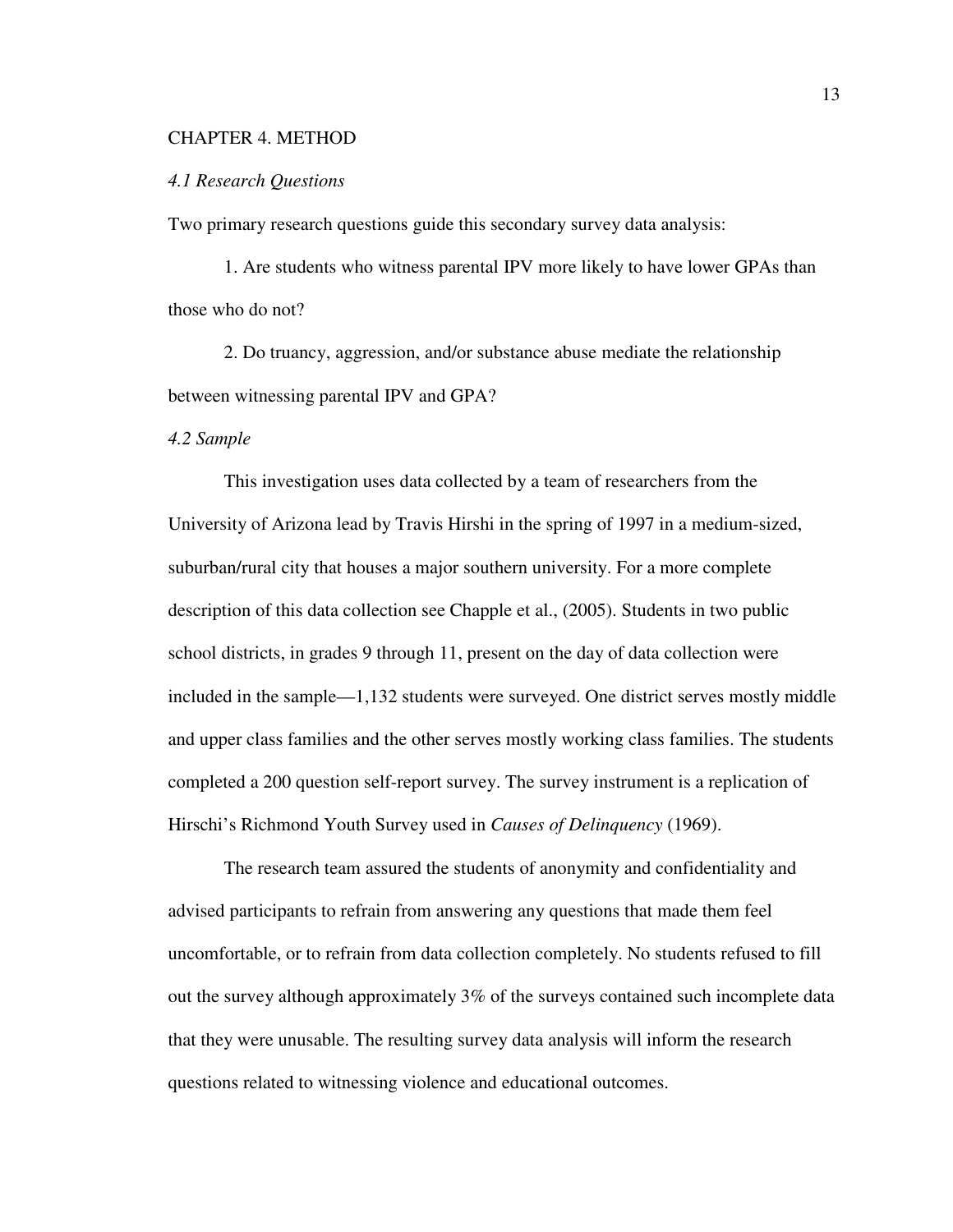Slightly over half of the study participants were girls  $(51\%)$ , and most were white (86%) (See Table 4.1). The majority of the students were 16 years old or younger (75%) and in  $9<sup>th</sup>$  or  $10<sup>th</sup>$  grade (70%). One hundred-and-ninety-one students saw the father hit the mother and 194 saw the mother hit the father. Family incomes were almost split into quarters between less than \$25,000, \$26–39,000, \$40–65,000, and more than \$66,000. Almost one-fifth of the students came from families that were current or past welfare recipients (17%). Most lived in homes with their "real" father (63%) and/or "real" mother (86%), although residing with the mother was more common. A majority of students (84%) reported that their father has a college degree and almost half (44%) reported that their mother has a college degrees. The majority of fathers were employed full-time (84%), and about two-thirds of the mothers were employed full-time (64%). Nine percent of the cases were missing values on one of the variables in the analysis. An additional 4% were missing information on more than one variable.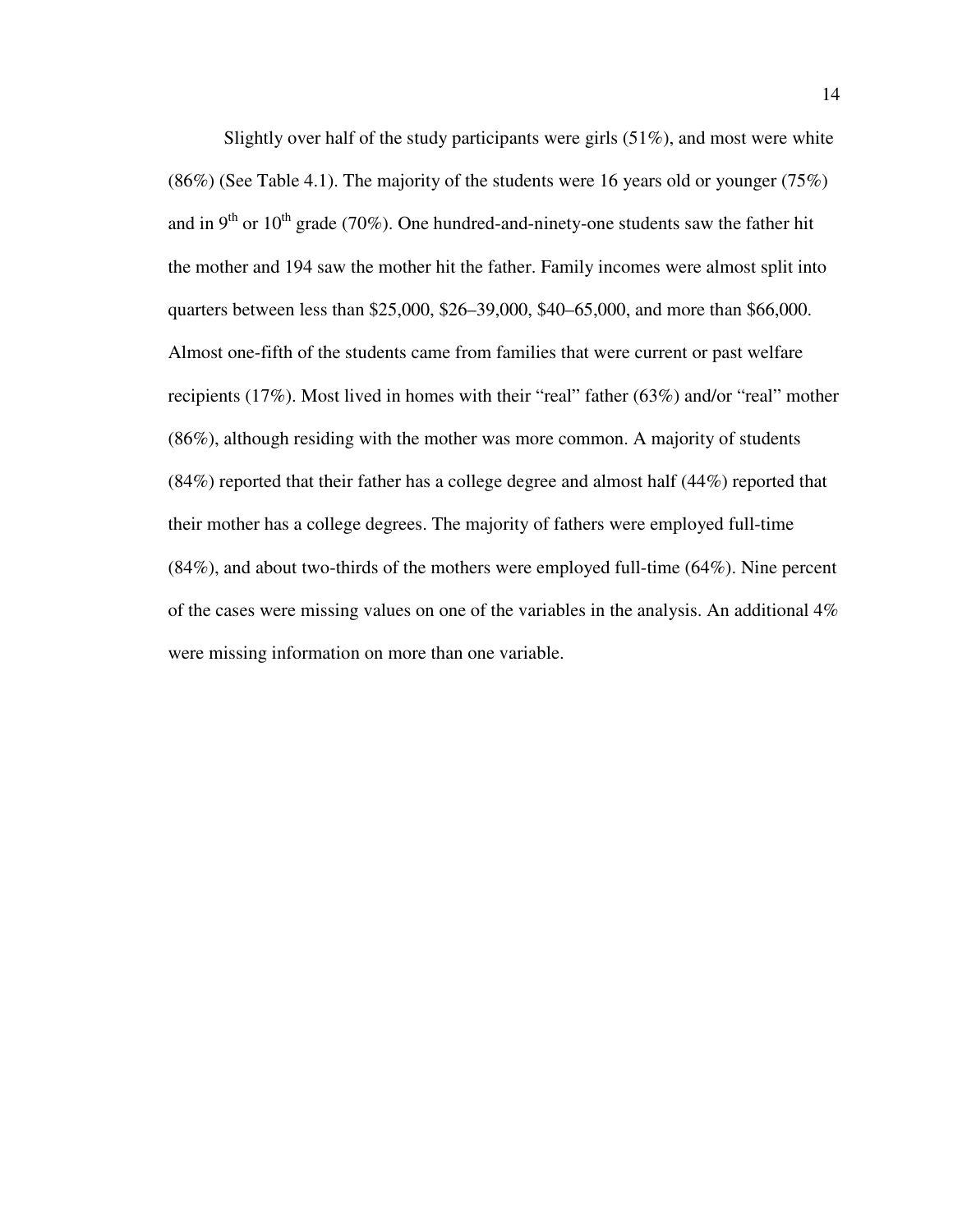|                             | Identifier               | Percent of  |
|-----------------------------|--------------------------|-------------|
|                             |                          | Respondents |
| Gender                      | Male                     | 49%         |
|                             | Female                   | 51%         |
| Age                         | 16 years or less         | 75%         |
|                             | 17 years or more         | 25%         |
| Grade                       | $9th$ or $10th$ grade    | 70%         |
|                             | Other grade              | 30%         |
| Race                        | White                    | 86%         |
|                             | Non-White                | 14%         |
| <b>Witnessed IPV Status</b> | <b>IPV</b> Witnessed     | 34%         |
|                             | <b>IPV</b> Not Witnessed | 67%         |
| Income                      | Less than \$25K          | 21%         |
|                             | \$26k - \$39K            | 22%         |
|                             | \$40K - \$65K            | 22%         |
|                             | More than 65K            | 25%         |
| Received Welfare            |                          | 17%         |
| <b>Current or Past</b>      |                          |             |
| Lives with Biological       | Father in Home           | 63%         |
| Parent                      | Mother in Home           | 86%         |
| <b>Parental Education</b>   | Father w/Degree          | 84%         |
| Level                       | Mother w/Degree          | 44%         |
| <b>Parental Employment</b>  | <b>Father Full-Time</b>  | 84%         |
| <b>Status</b>               | Mother Full-Time         | 64%         |

# TABLE 4.1. DEMOGRAPHIC CHARACTERISTICS OF SAMPLE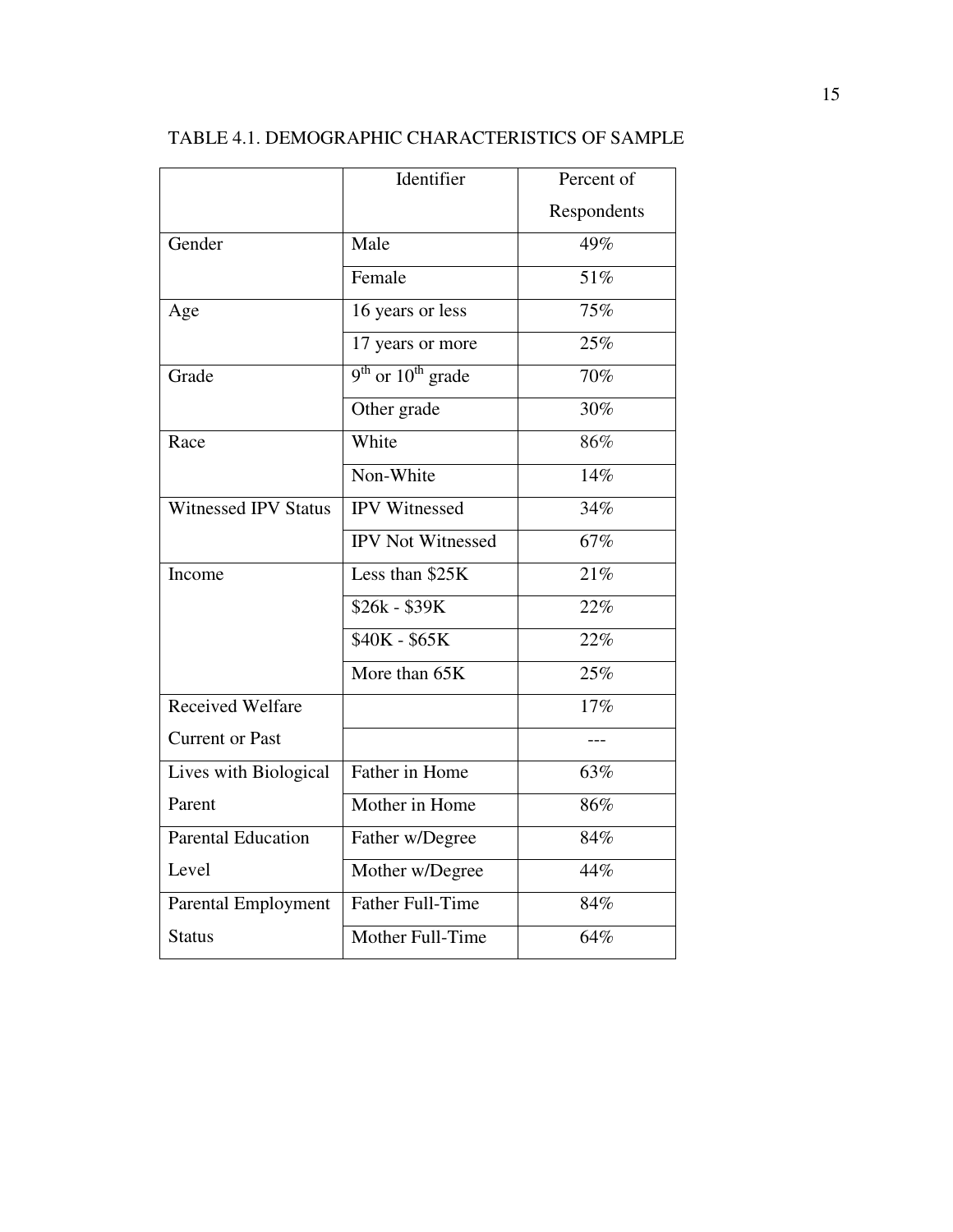#### *4.3 Variables*

#### *4.3.1 Dependent Variable*

GPA was the dependent variable used for an analysis of educational outcomes associated with adolescents witnessing parental IPV. GPA at the time of the survey was assessed on a 4-point scale and is reported by the student using 1=D through 4=A. This was a general question asking: What kinds of grades do you get? The possible responses were: Mostly As, Mostly Bs, Mostly Cs, Mostly Ds, and Mostly Fs.

#### *4.3.2 Independent Variables*

A primary interest of this research is the effect on school achievement of violence witnessed within a student's family. The literature also demonstrates that adolescents who witness violence are more prone to high-risk behaviors. The direct academic effects of witnessing parental IPV may be mediated by these high-risk factors.

 *4.3.1.1 IPV.* Witnessing intimate partner violence (IPV) status was an independent variable. Students indicated if they had ever witnessed either their *father hitting mother* or their *mother hitting father.* Potential responses for witnessing either parent hitting were measured on a 4-point scale with: 1=never, 2=once or twice, 3=several times and 4=many times and were averaged together across the two response categories.

*4.3.1.2 Truancy as a possible mediating variable.* To obtain a measure of truancy, three student report items were averaged together. The questions asked were: 1) Have you ever stayed away from school?; 2) Have you ever been sent out of classroom?; and 3) Have you ever been suspended or expelled? Scores ranged from 1 to 4 (1=never, 2=once or twice, 3=several times and 4=many times).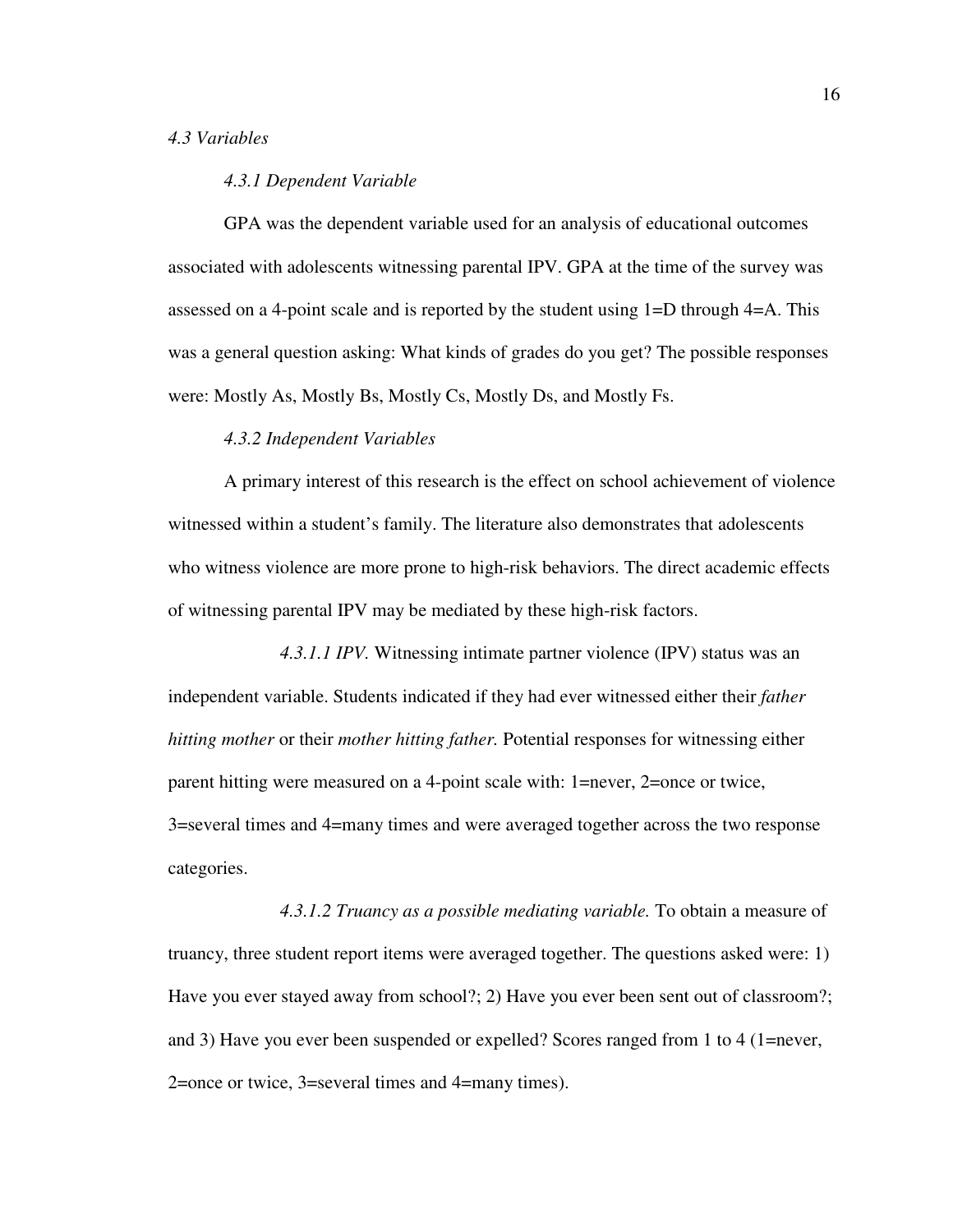*4.3.1.3 Aggression as a possible mediating variable.* Three student report items were averaged together for a measure of aggression. The questions asked to obtain an aggression score were: 1) Have you ever hit a dating partner?; 2) Have you ever beaten up someone?; and 3) Number of fights in a year? Scores ranged from 1 to 4 (1=never, 2=once or twice, 3=several times and 4=many times).

 *4.3.1.4 Substance abuse as a possible mediating variable*. Three items were averaged together for a measure of substance abuse. The questions asked to obtain a measure of substance abuse were: 1) Have you ever engaged in alcohol abuse?; 2) Have you ever engaged in marijuana abuse?; and 3) Have you ever engaged in drug abuse? Potential responses ranged from 1 to 4 (1=never, 2=once or twice, 3=several times and 4=many times).

 *4.3.3 Control Variables* 

Based on the literature review, I include the following variables as controls because of their association with school achievement or high risk behavior patterns.

 *4.3.3.1 Gender.* Gender was used as a control variable and was dummy coded in the analysis so that male=1 and female=0.

 *4.3.3.2 Age.* Age was a control variable measured in years and was grouped as: 14 or younger, 15, 16, 17 or 18, or older.

 *4.3.3.3 Race.* Race was also used as a control variable. For this analysis it was coded into two groups (white=1 or non-white=0). Subjects who endorsed white and another category were categorized as non-white.

 *4.3.3.4 Family income.* Family income was a control variable and students self-reported their family income. On the survey, they were provided income categories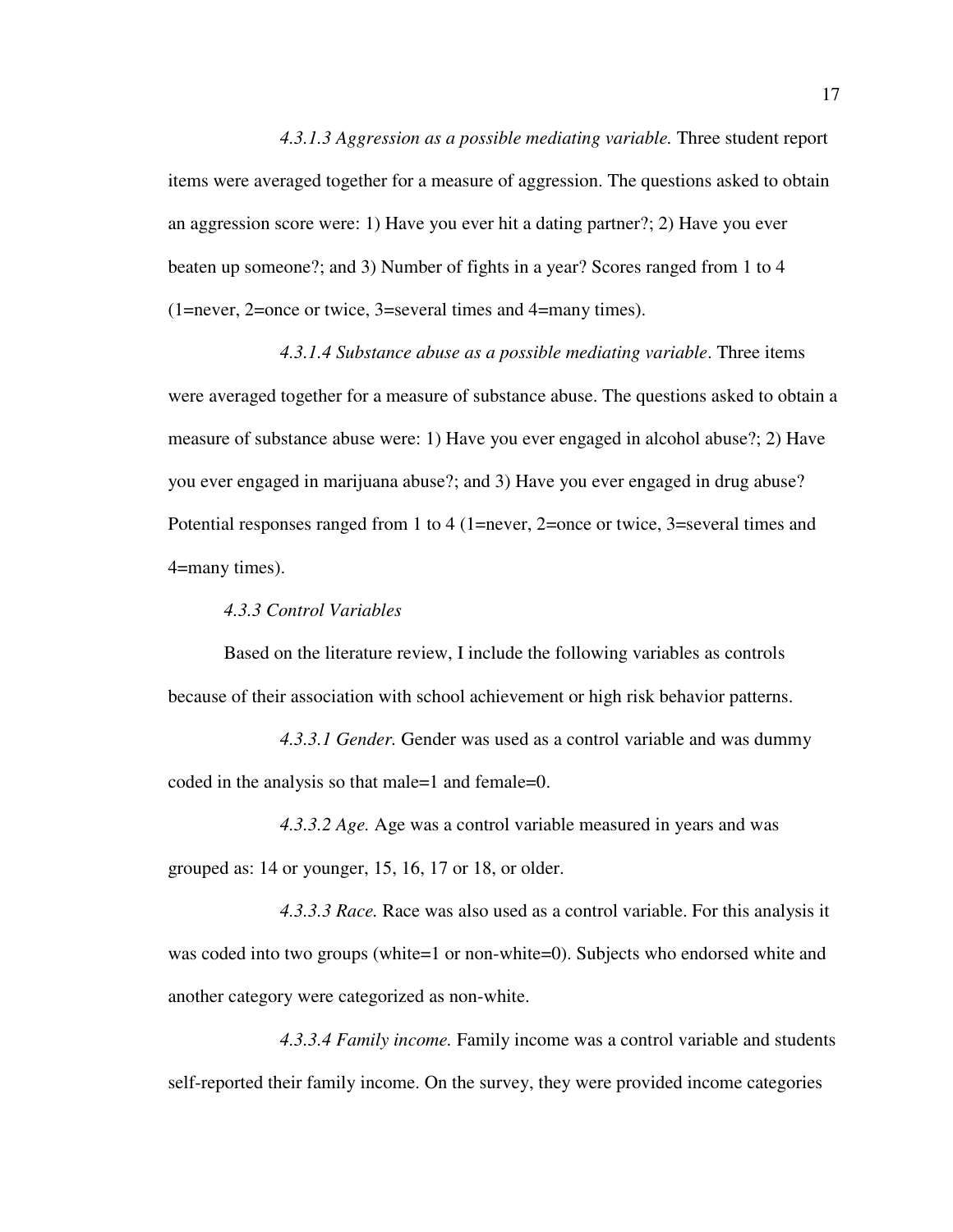and were able to select one of the following: 1) Below  $$10K; 2)$   $$10-25K; 3)$   $$26-39K; 4)$ \$40-65K; or 5) At least \$66K.

#### CHAPTER 5. DATA ANALYSIS

 Three types of analysis were conducted for this study. To analyze the data, Chi Square, Analysis of Variance (ANOVA), and Regression were used.

Table 6.1 compares the characteristics of students based on IPV status, the Chi Square test was used to investigate whether distributions differed by race and gender. Secondly, an ANOVA was conducted to explore the effect of Family Income, GPA, Truancy, Aggression, and Substance Abuse on IPV status.

Table 6.2 explores the effect of IPV status on GPA by conduction-- regression analyses. Four control variables were used in this analysis (Gender, Age, Race, and Family Income) and then Truancy, Aggression, and Substance Abuse were tested as possible mediating variables.

Lastly in Table 6.3, to explore the effect of IPV status on GPA, a regression analysis was conducted. The four control variables were used in this analysis (Gender, Age, Race, and Family Income) and then Truancy, Aggression, and Substance Abuse were introduced as mediating variables. After testing for these mediating effects of truancy, aggression and substance abuse as individual models, I present the full regression model for predicting student GPA.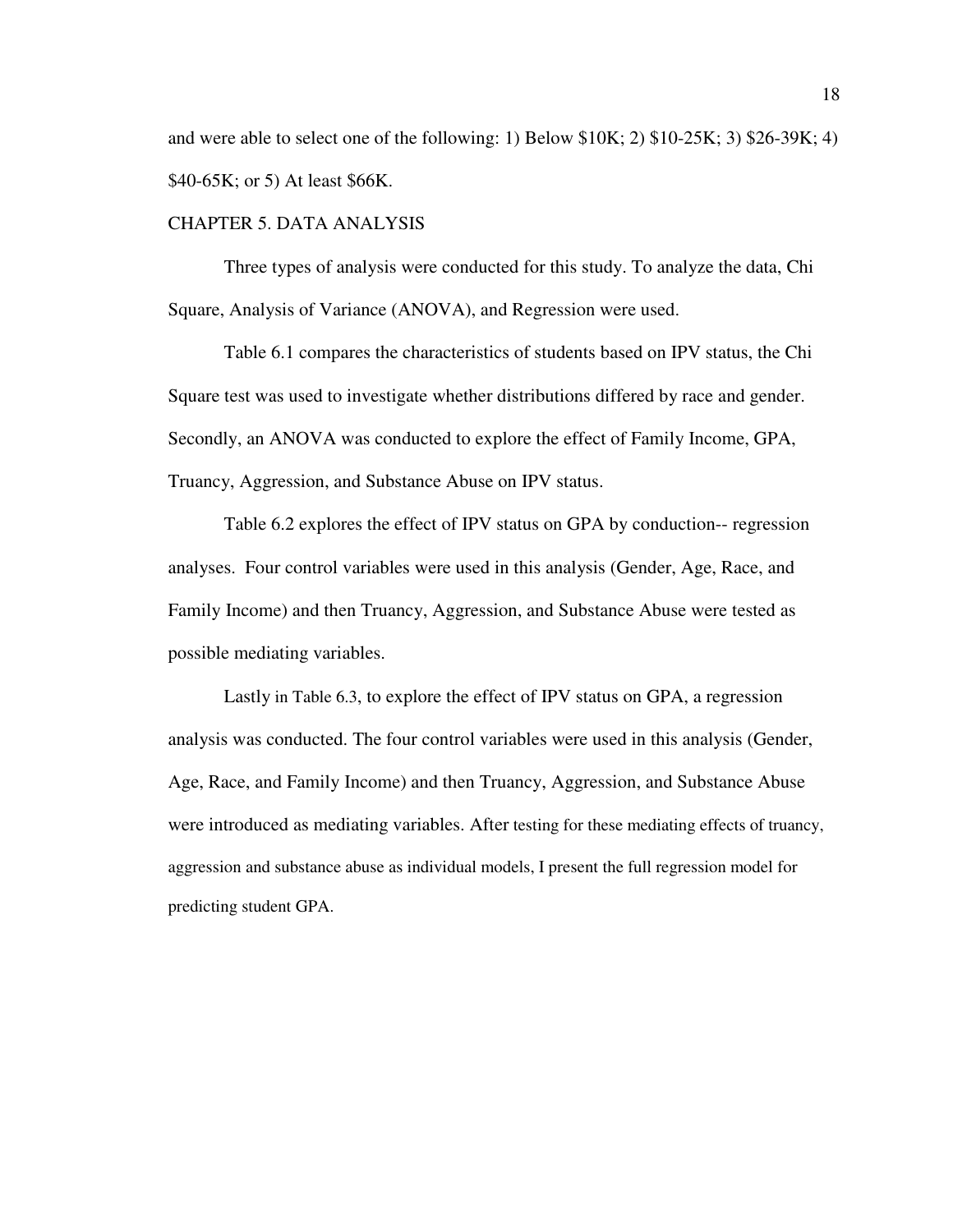#### CHAPTER 6. RESULTS

Results of the Chi Square test for race and gender and results of the ANOVA for family income, GPA, truancy, aggression, and substance abuse are presented in Table 6.1. Student's attributes are displayed by IPV status as a function of the two categories of hitting by parents. Hitting is defined by combining the responses of "once or twice", "several times" and "many times".

Overall, 256 students reported witnessing some level of hitting by a parent. The majority of students, however, never witnessed hitting by a parent (n=875). The Chi Square test revealed no statistical difference  $(p = .59)$  between males and females; male and female adolescents report witnessing parental IPV at equal rates. These two groups did display statistically significant differences by race ( $p < .001$ ) such that 75% of the respondents who saw hitting were white and 25 % were non-white. In contrast, 89% of the respondents who never saw hitting where white and 11% were non-white.

The ANOVA test revealed statistically significant differences ( $p < .001$ ) between those witnessing hitting and those not witnessing hitting for Family Income, GPA, Truancy, Aggression, and Substance Abuse. The students from lower income families were more likely to have been exposed to IPV than were students from higher income families. In addition, students witnessing parental IPV had a lower average GPA ( $M =$ 2.7,  $SD = 1$ ) than students who did not witness parental IPV ( $M = 3.1$ ,  $SD = 0.9$ ). Truancy was reported at a higher rate for students who witnessed IPV ( $M = 2.0$ , SD = 0.8) than those who did not witness parental IPV ( $M = 1.6$ , SD = 0.8).

Respondents who saw no hitting reported lower rates of aggression  $(M = 1.7, SD)$  $= 0.8$ ) than the students who saw hitting (M = 1.3, SD = 0.6). Lastly, students who did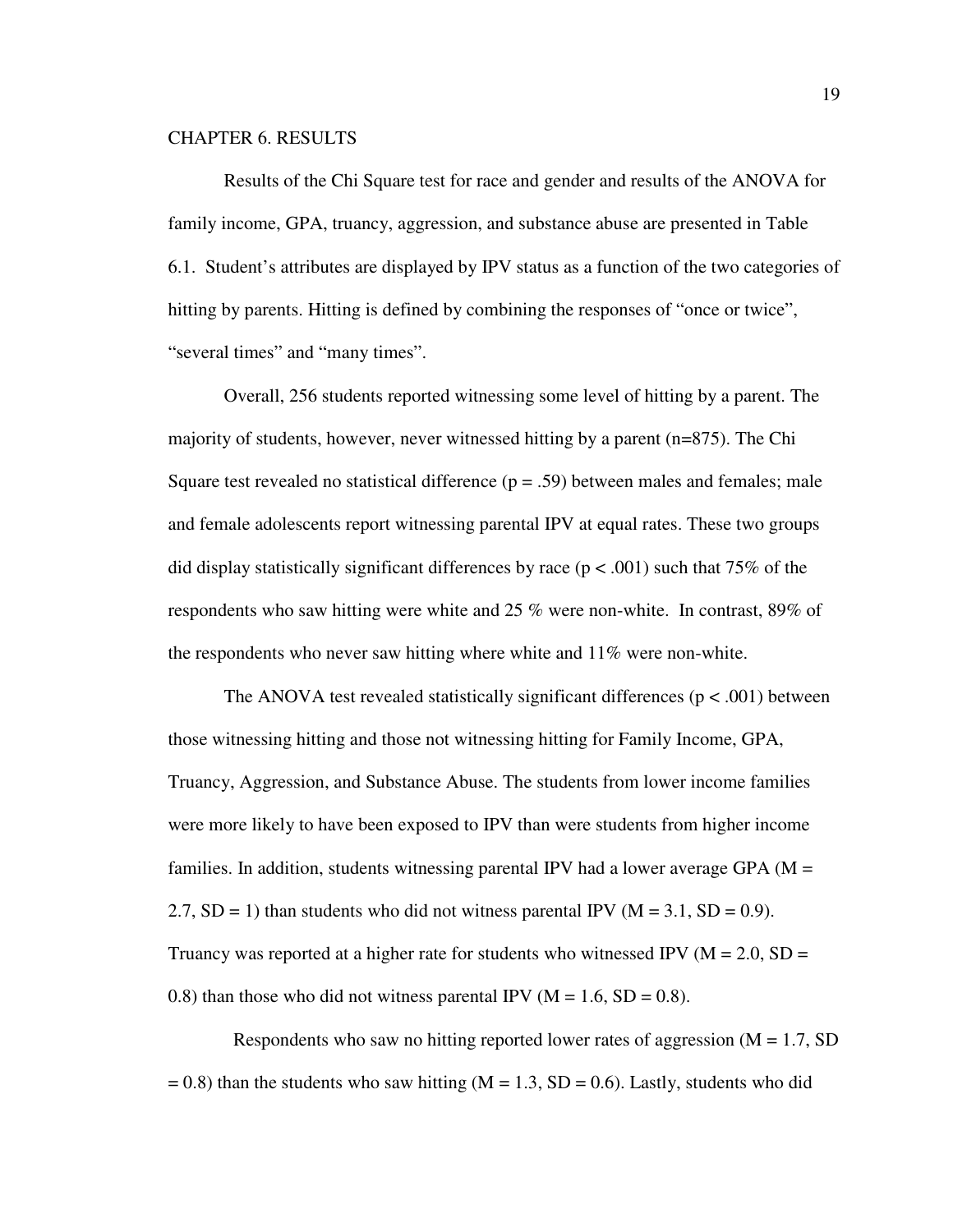not see hitting reported lower rates of substance abuse  $(M = 1.9, SD = 0.9)$  than those who did witness hitting ( $M = 2.5$ ,  $SD = 1.1$ ). Again, all difference among variables in the ANOVA test (Family Income, GPA, Truancy, Aggression, and Substance Abuse) were statistically significant ( $p < .001$ ).

A multiple regression analysis was conducted to test the effects of witnessing parental IPV, Truancy, Aggression, and Substance Abuse on GPA. The results of the multiple regression analysis are presented in Table 6.2.

|                        | Hitting by<br><b>Either Parent</b> | Hitting by<br><b>Neither Parent</b> | p-value  |
|------------------------|------------------------------------|-------------------------------------|----------|
| Number                 | 256                                | 875                                 |          |
| Gender (%male)         | 48\% (122)                         | 50% (432)                           | $p=.59$  |
| White<br>Race          | 75\% (193)                         | 89% (778)                           | p < .001 |
| Non-white              | $25\%$ (63)                        | $11\% (94)$                         |          |
| Family Income $\%$ (N) |                                    |                                     |          |
| Below \$10K            | $14\%$ (31)                        | $7\%$ (52)                          | p < .001 |
| $$10-25K$              | $20\%$ (47)                        | 14\% (109)                          |          |
| \$26-39K               | $32\% (74)$                        | 22% (174)                           |          |
| \$40-65K               | $21\%$ (48)                        | 25\% (199)                          |          |
| At least \$66K         | $13\%$ (30)                        | 32% (254)                           |          |
| GPA Mean (SD)          | 2.7(1.0)                           | 3.1(0.9)                            | p < .001 |
| Truancy Mean (SD)      | 2.0(0.8)                           | 1.6(0.8)                            | p < .001 |
| % Never                | 27\% (68)                          | 51% (441)                           |          |
| Aggression Mean (SD)   | 1.7(0.8)                           | 1.3(0.6)                            | p < .001 |
| % Never                | 45\% (116)                         | 74% (644)                           |          |

TABLE 6.1. GENERAL STUDENT CHARACTERISTICS FOR THOSE WHO REPORTED WITNESSING: HITTING BY EITHER PARENT OR HITTING BY NEITHER PARENT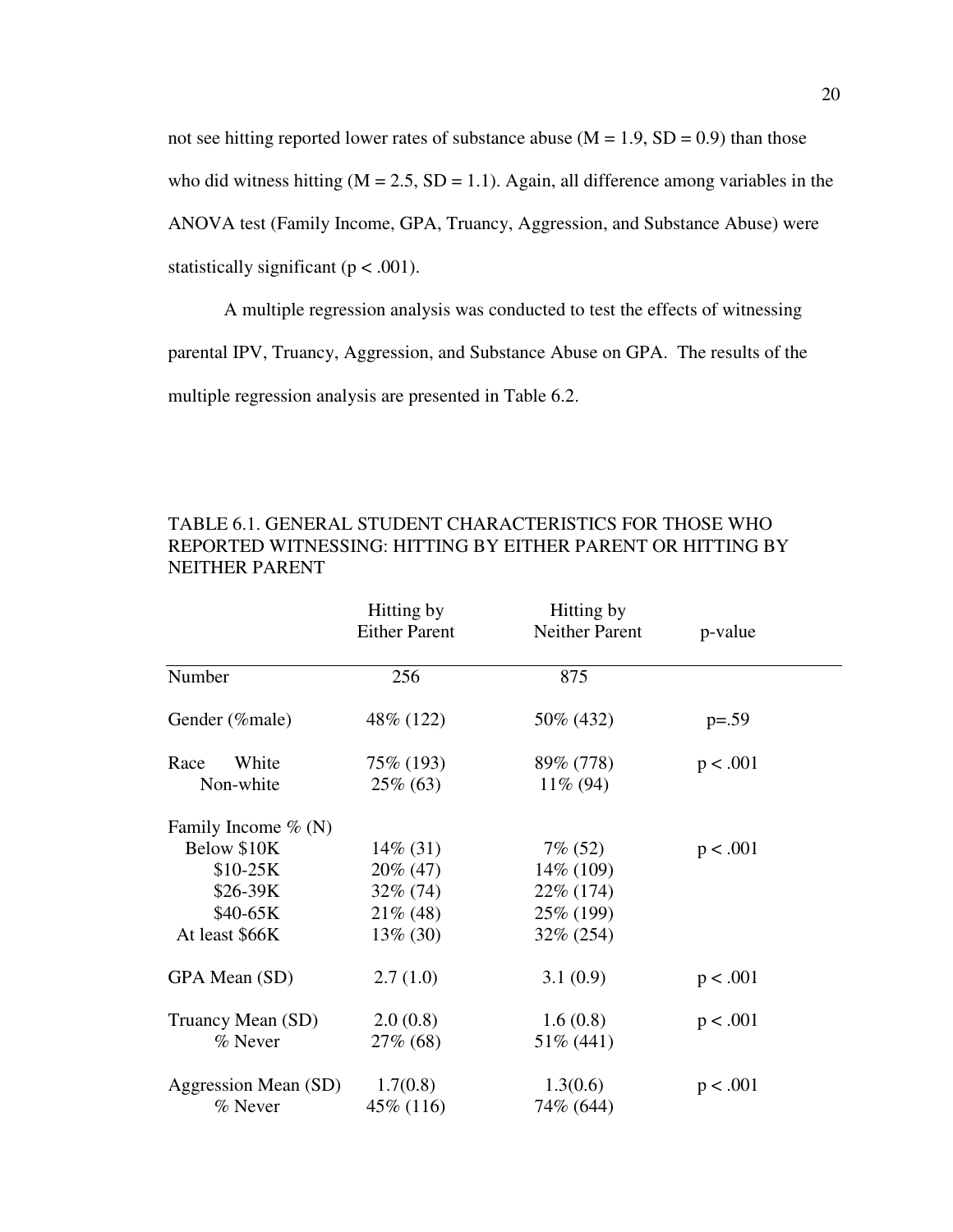| Substance Abuse | 2.5(1.1)    | 1.9(0.9)     | p < .001 |
|-----------------|-------------|--------------|----------|
| $\%$ Never      | $23\%$ (58) | $47\%$ (411) |          |

Note: The mean and (SD) are reported for Truancy, Aggression and Substance Abuse and the percent of students with no instances of truancy, aggression or substance abuse use are reported.

Results of the regression analysis revealed that IPV had a significant association with race and family income, but it did not have a significant association with gender and age. Truancy had a significant association with gender and race however there was no association with age and family income. Aggression had a significant association with gender, race and family income, but now with age. Age was the only variable to have a statistically significant association with substance abuse.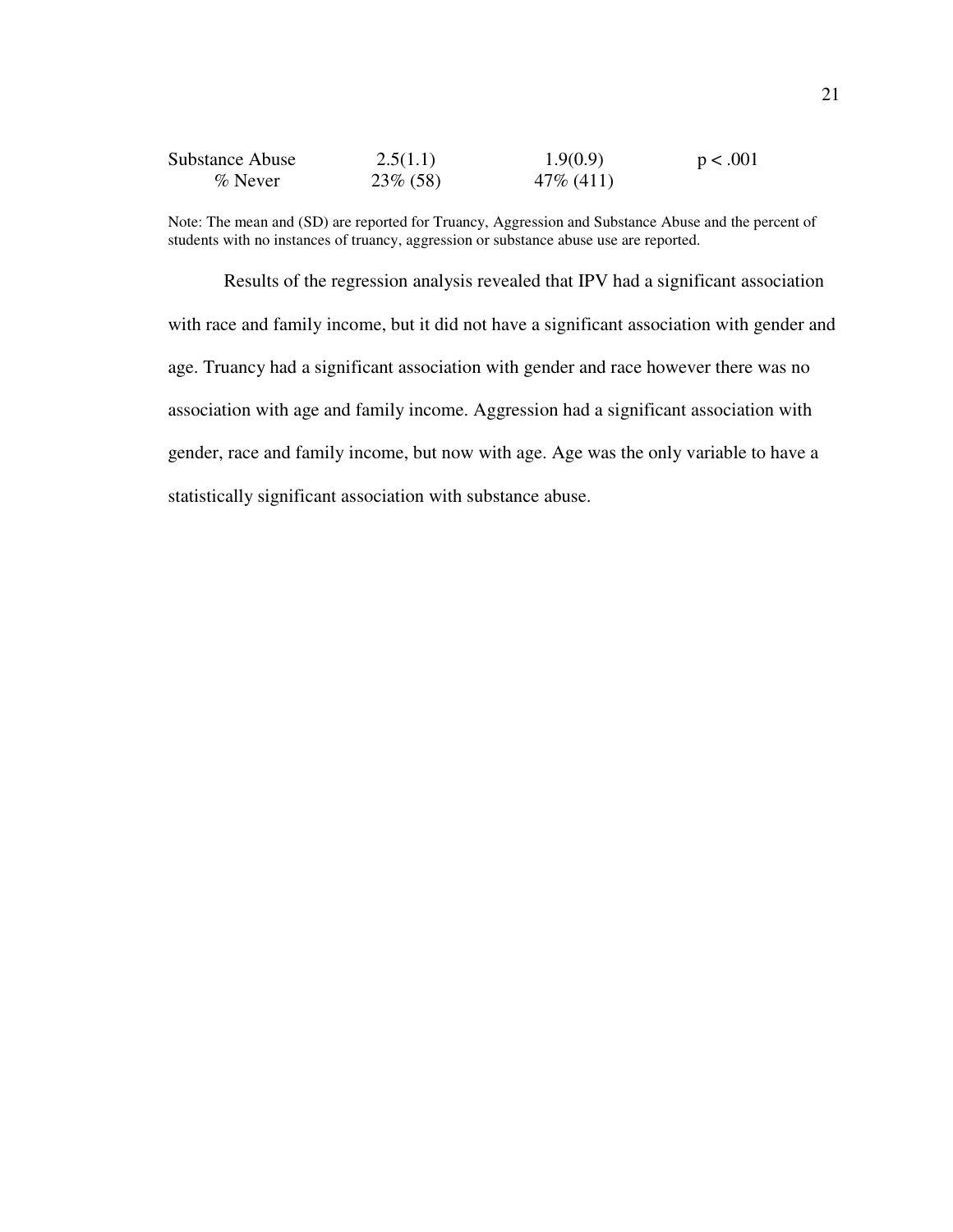# TABLE 6.2. REGRESSION ANALYSIS OF CONTROL AND MEDIATING VARIABLES TABLE 6.2. REGRESSION ANALYSIS OF CONTROL AND MEDIATING VARIABLES

Independent variable: IPV; Truancy; Aggression; Substance Abuse;<br>Control variables: Gender; age, race, family income Independent variable: IPV; Truancy; Aggression; Substance Abuse; Control variables: Gender; age, race, family income Dependent variable: GPA Dependent variable: GPA

|        |  | Substance Abuse<br>B SE Beta<br>.048 .065 .023<br>.173 .033 .162***<br>.229 .088 .081**<br>.-.043 .026 .-.052       |  |
|--------|--|---------------------------------------------------------------------------------------------------------------------|--|
|        |  |                                                                                                                     |  |
|        |  |                                                                                                                     |  |
|        |  | Aggression<br>B SE Beta<br>.267 .038 .213***<br>.012 .019 018<br>.247 .052 .146***<br>-031 .015 -.062*              |  |
|        |  |                                                                                                                     |  |
|        |  |                                                                                                                     |  |
|        |  | Truancy<br>SE Beta<br>.047 .222***<br>.024 -.038<br>.064 .104***<br>.050 -.050                                      |  |
|        |  |                                                                                                                     |  |
|        |  | B<br>344<br>36 218<br>30                                                                                            |  |
|        |  | Beta<br>.003<br>.017<br>186***<br>186***                                                                            |  |
| $\geq$ |  | <b>SE 834</b><br>025<br>010<br>010                                                                                  |  |
|        |  | $\frac{1}{2}$<br>$\frac{3}{2}$<br>$\frac{3}{2}$<br>$\frac{3}{2}$<br>$\frac{3}{2}$<br>$\frac{3}{2}$<br>$\frac{3}{2}$ |  |
|        |  | Gender<br>Age<br>Race<br>Fam Inc                                                                                    |  |

\*p<.05, \*\*p<.01, \*\*\*p<.001 \*p<.05, \*\*p<.01, \*\*\*p<.001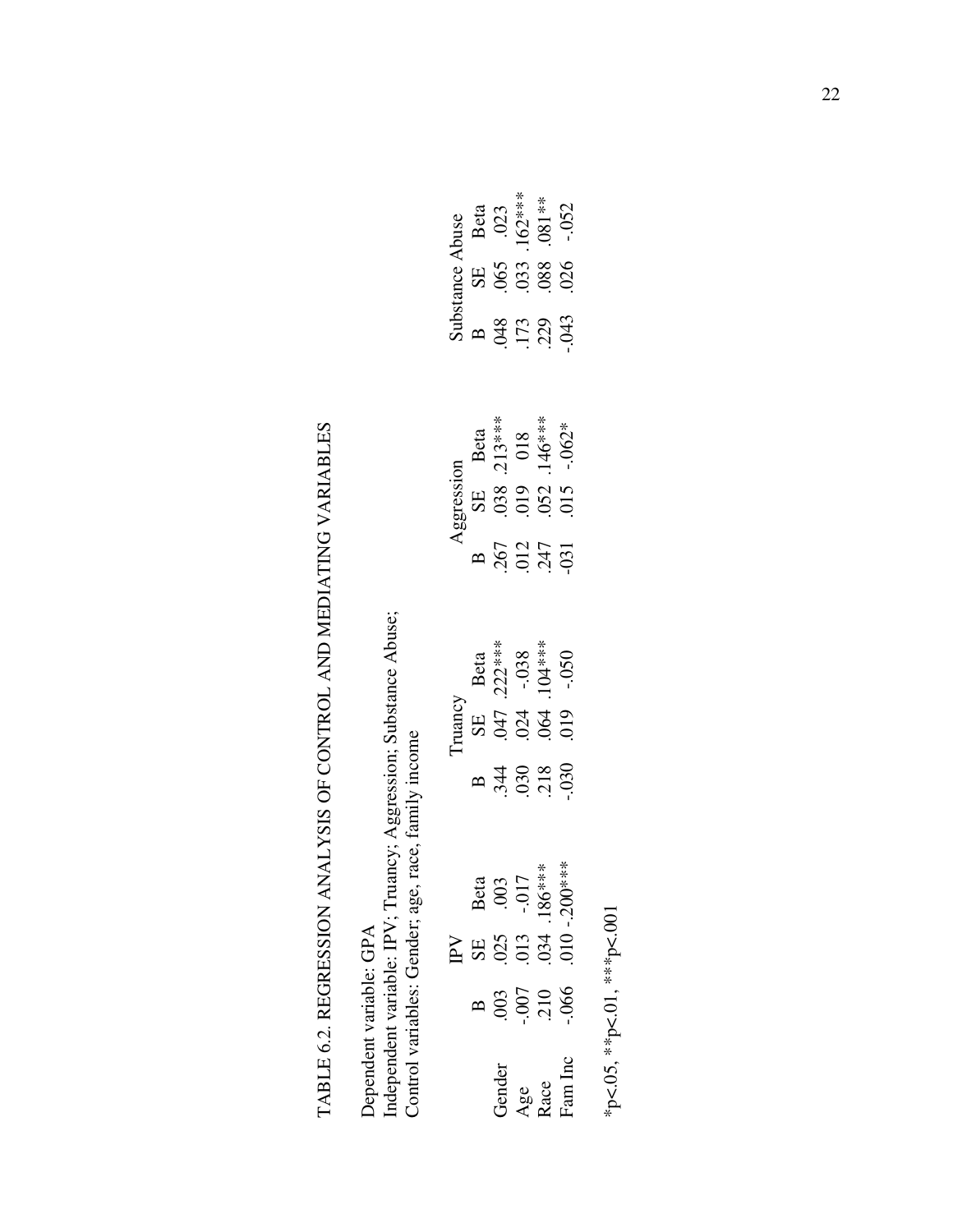To further explore the relationship between GPA and witnessing parental IPV, a series of regression analyses were conducted using models to assess independent and mediating effects. The results are displayed in Table 6.3.

Table 6.3 further explored the relationship between Grades and IPV, through a series of regressions. In all analyses, student GPA was the outcome variable. When IPV was the sole predictor variable, it was significantly and negatively associated with GPA (p<.001) with more IPV associated with lower GPA. When the four control variables (Gender, Age, Race, and Family Income) were added to the regression, IPV (model 2) remained significantly associated  $(p< .001)$ , with more witnessing of parental IPV associated with lower GPA.

However as indicated in models 3-6 when the three mediating variables were included in the regression IPV was no longer significant. Model 3 included IPV, Control variables, and Aggression. Model 4 included IPV, Controls, and Truancy. Model 5 included IPV, Controls, and Substance Use. Model 6 included IPV, Controls, and all three mediators. When IPV alone was used to predict GPA, it was highly significant (p<.001). (Students witnessing parental IPV had lower GPAs.) When combined with the control variables in a multiple regression it remained significant (p<.001). IPV became non-significant when any of the predicted mediating variables were added to the model, which suggests all variables are highly related.

23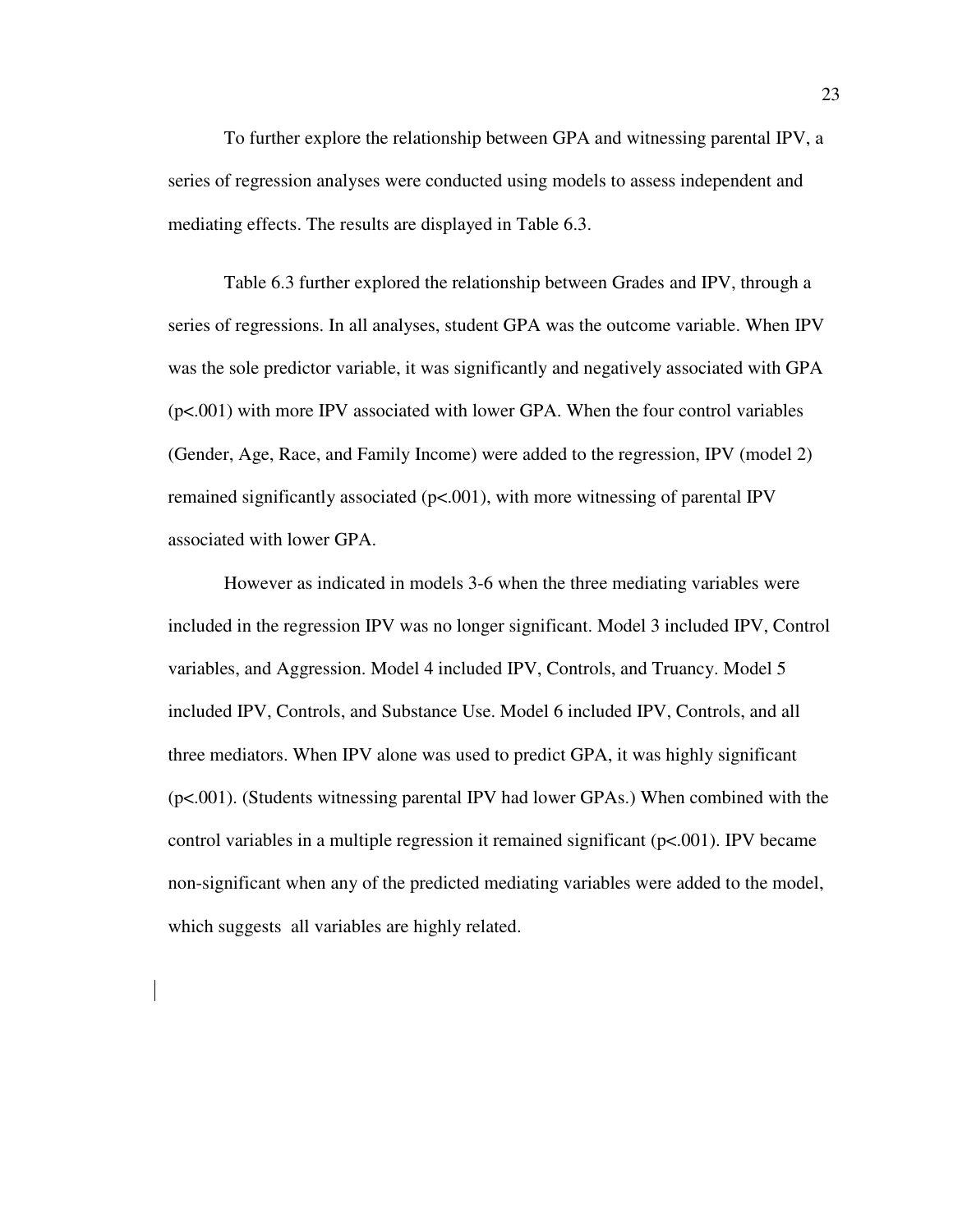TABLE 6.3: MULTIPLE REGRESSION OF IPV AND RISK FACTORS ON STUDENT GPA TABLE 6.3: MULTIPLE REGRESSION OF IPV AND RISK FACTORS ON STUDENT GPA

|                                                                                              | Model 1        | Model 2                                                                                                                                                                                                                                                                                        | Model 3          |        |                                                                                                                                                                                  |                                              |                                                                                                                                |                 |          | Model 6 |                                                                                                                                           |
|----------------------------------------------------------------------------------------------|----------------|------------------------------------------------------------------------------------------------------------------------------------------------------------------------------------------------------------------------------------------------------------------------------------------------|------------------|--------|----------------------------------------------------------------------------------------------------------------------------------------------------------------------------------|----------------------------------------------|--------------------------------------------------------------------------------------------------------------------------------|-----------------|----------|---------|-------------------------------------------------------------------------------------------------------------------------------------------|
|                                                                                              | B SE Beta B SE |                                                                                                                                                                                                                                                                                                | <b>B</b> SE Beta |        |                                                                                                                                                                                  |                                              |                                                                                                                                |                 |          |         |                                                                                                                                           |
|                                                                                              |                | B SE Beta B SE Beta B<br>-.295.072-.137***-.129.071-.060 -.057<br>-.262.057-.148***-.165.056-.093** -.097<br>-.067.029-.075* -.062.027-.069* -.059<br>-.139.080-.057 -.094.077-.038 -.059<br>-.139.080-.057 -.094.077-.038 -.087<br>094.02<br>.431 .067-.176***-.295.072-.137***-.129.071-.060 |                  |        | $\frac{4}{35}$<br>$\frac{1}{35}$<br>$\frac{1}{35}$<br>$\frac{1}{35}$<br>$\frac{1}{35}$<br>$\frac{1}{35}$<br>$\frac{1}{35}$<br>$\frac{1}{35}$<br>$\frac{1}{35}$<br>$\frac{1}{35}$ | Beta<br>- .026<br>- .054<br>- .035<br>- .035 | Model 5<br>B SE Beta<br>-.040 .069 -.019 -<br>-.119 .054 -.067*<br>-.045 .027 -.051 -<br>-.045 .027 -.051 -<br>.085 .074 -.035 |                 |          |         | B SE Beta<br>-.040 .069 -.019<br>-.119 .054 -.067*<br>-.045 .027 -.051<br>-.051 .085 .074 -.035<br>-.085 .074 -.035<br>-.209 .051-.143*** |
| IPV<br>Gender                                                                                |                |                                                                                                                                                                                                                                                                                                |                  |        |                                                                                                                                                                                  |                                              |                                                                                                                                |                 |          |         |                                                                                                                                           |
|                                                                                              |                |                                                                                                                                                                                                                                                                                                |                  |        |                                                                                                                                                                                  |                                              |                                                                                                                                |                 |          |         |                                                                                                                                           |
|                                                                                              |                |                                                                                                                                                                                                                                                                                                |                  |        |                                                                                                                                                                                  |                                              |                                                                                                                                |                 |          |         |                                                                                                                                           |
| $\begin{array}{lcl} \mathbf{Age} \\ \mathbf{Rate} \\ \mathbf{Fam}\ \mathbf{Inc} \end{array}$ |                |                                                                                                                                                                                                                                                                                                |                  |        |                                                                                                                                                                                  |                                              |                                                                                                                                |                 |          |         |                                                                                                                                           |
| Aggression                                                                                   |                |                                                                                                                                                                                                                                                                                                | .421.048-.287*** |        |                                                                                                                                                                                  |                                              |                                                                                                                                |                 |          |         |                                                                                                                                           |
| ruancy                                                                                       |                |                                                                                                                                                                                                                                                                                                |                  | $-353$ |                                                                                                                                                                                  | 040 - 299***                                 |                                                                                                                                |                 |          |         |                                                                                                                                           |
| <b>Sub Abuse</b>                                                                             |                |                                                                                                                                                                                                                                                                                                |                  |        |                                                                                                                                                                                  |                                              | .093                                                                                                                           | $0.030 - 109**$ | $-0.093$ |         | $0.030 - 109**$                                                                                                                           |

\*p<.05, \*\*p<.01, \*\*\*p<.001 \*p<.05, \*\*p<.01, \*\*\*p<.001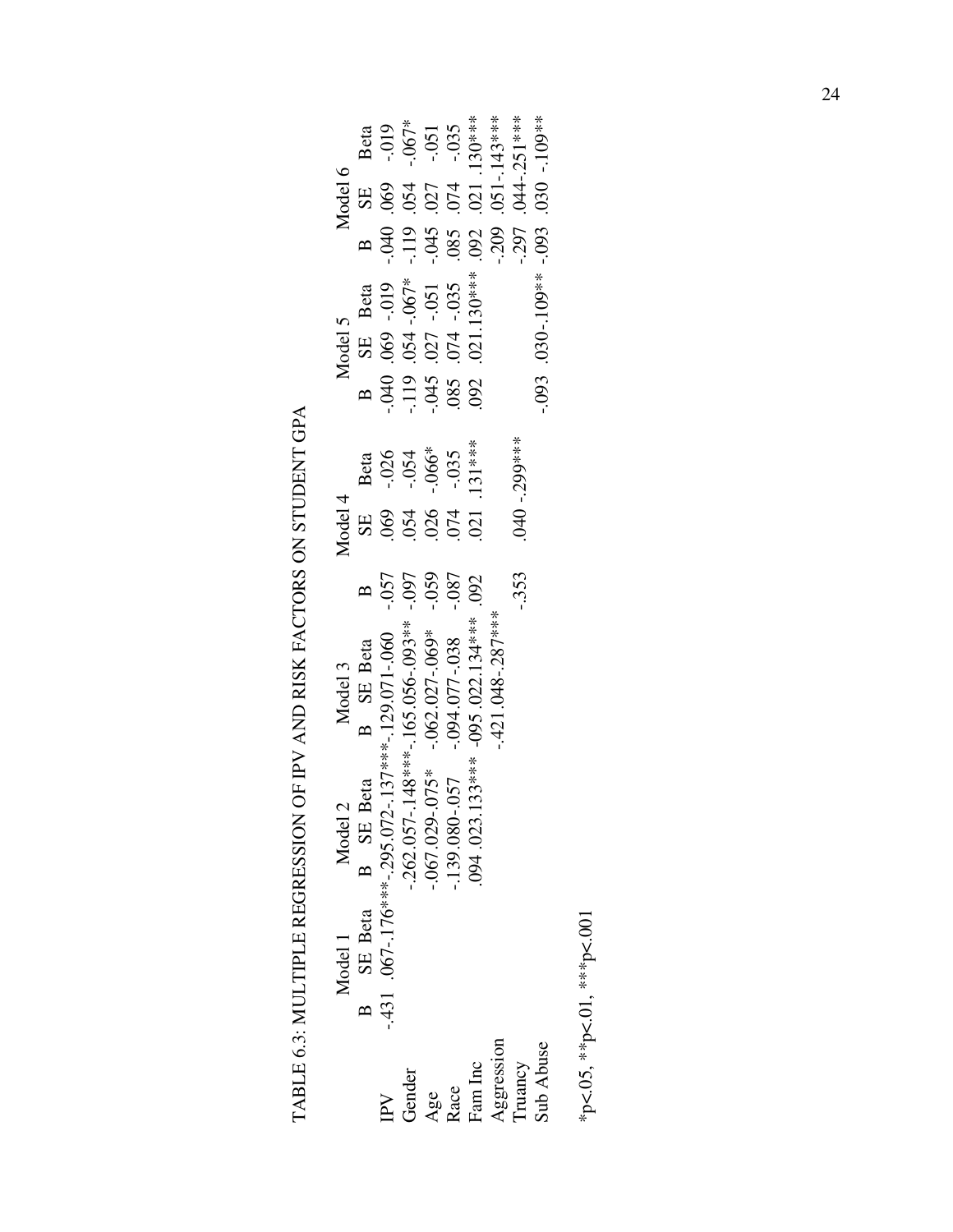In Model 1, IPV served as the predictor variable and GPA was the outcome variable. Results show that witnessing parental IPV is associated with lower GPA ( $p < .001$ ). In Model 2, the control variables (Gender, Age, Race, and Family Income) were added into the regression. Witnessing parental IPV remains significantly associated with lower student GPA ( $P < .001$ ). Among the control variables, race is not significant.

For Models 3-5, the three mediating variables (Aggression, Truancy, and Substance Abuse) were added to the regression respectively. With each of these mediating variables, witnessing parental IPV was no longer significantly related to GPA. Aggression, truancy and substance abuse each significantly mediated the relationship of witnessing parental IPV to lower GPAs. These externalizing factors remain significant in predicting lower student GPA, even as control variables are included. Note that family income remains a significant independent predictor in each of these models, with higher family income contributing to higher student GPA. However, race makes no contribution to variation in student GPA once family income is controlled. Gender is significant in the models for aggression and substance abuse, such that male students have a greater likelihood of lower GPA outcomes. Age is only marginally significant in the models for aggression and truancy, predicting lower GPAs for older students.

The full model, Model 6, included all variables (IPV, Controls, and Mediating variables). Again, the significant direct effects of witnessing parental IPV are reduced to non-significance when all externalizing behaviors are included as mediators. Family income retains significant independent effects after controlling for all other factors, and gender has moderate effects on lower GPAs for males.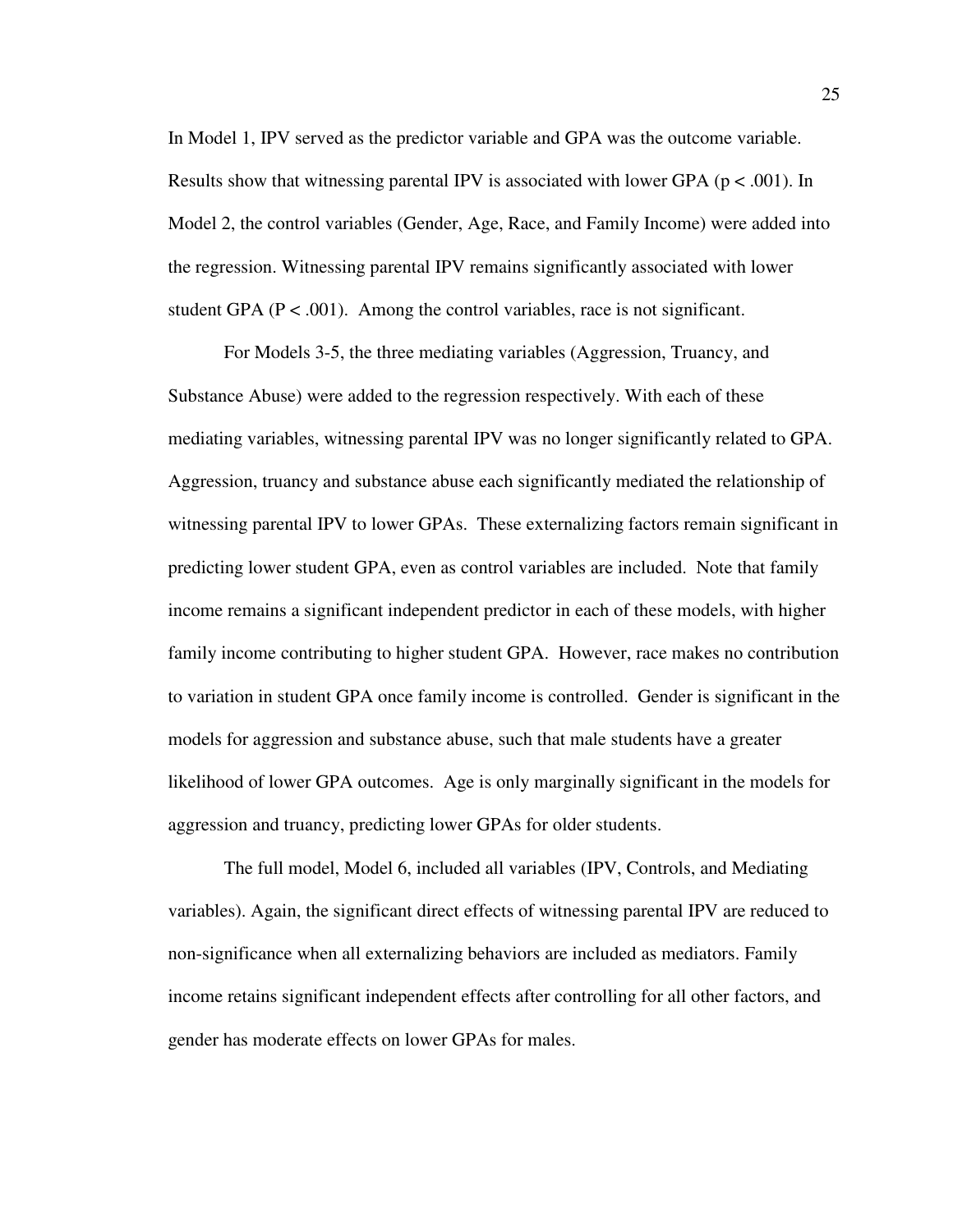#### CHAPTER 7. DISCUSSION AND CONCLUSIONS

 Witnessing parental IPV is negatively associated with externalizing behaviors of truancy, aggression, and substance abuse in adolescents. These externalizing behaviors are significantly negatively associated with GPA. Results from this study support the idea that witnessing parental IPV is associated with GPA through externalizing behaviors. Two hundred and sixty out of 1,132 students witnessed parents hitting (almost 25%). Higher rates of hitting were associated with lower GPAs and externalizing behavior that is associated with lower student grades. This has serious implications for families, communities and schools. Race and family income factors are important when investigating children witnessing violence because race is often a predictor of income and income often predicts the neighborhoods and family settings children live in and the schools they attend. Children who live in poorer communities and witness higher levels of violence in their families and have poorer educational outcomes. The race measure is limited in this study and no measures exist that allow the examination of neighborhood school processes associated with truancy, aggression and substance abuse.

Results from the data indicate that witnessing parental IPV does matter for adolescent academic achievement, and that it matters more for students who are already disadvantaged in schools by low incomes or racial/ethnic neighborhood factors. Data confirmed expectations that witnessing parental IPV would have a negative association with GPA. The data demonstrated that hitting by parents in general has a negative effect on GPA. This finding of the impact of witnessing parental IPV on GPA makes a specific contribution to the research on home environment's influence on educational outcomes. How educators respond to the mediating variables of adolescent truancy, aggression and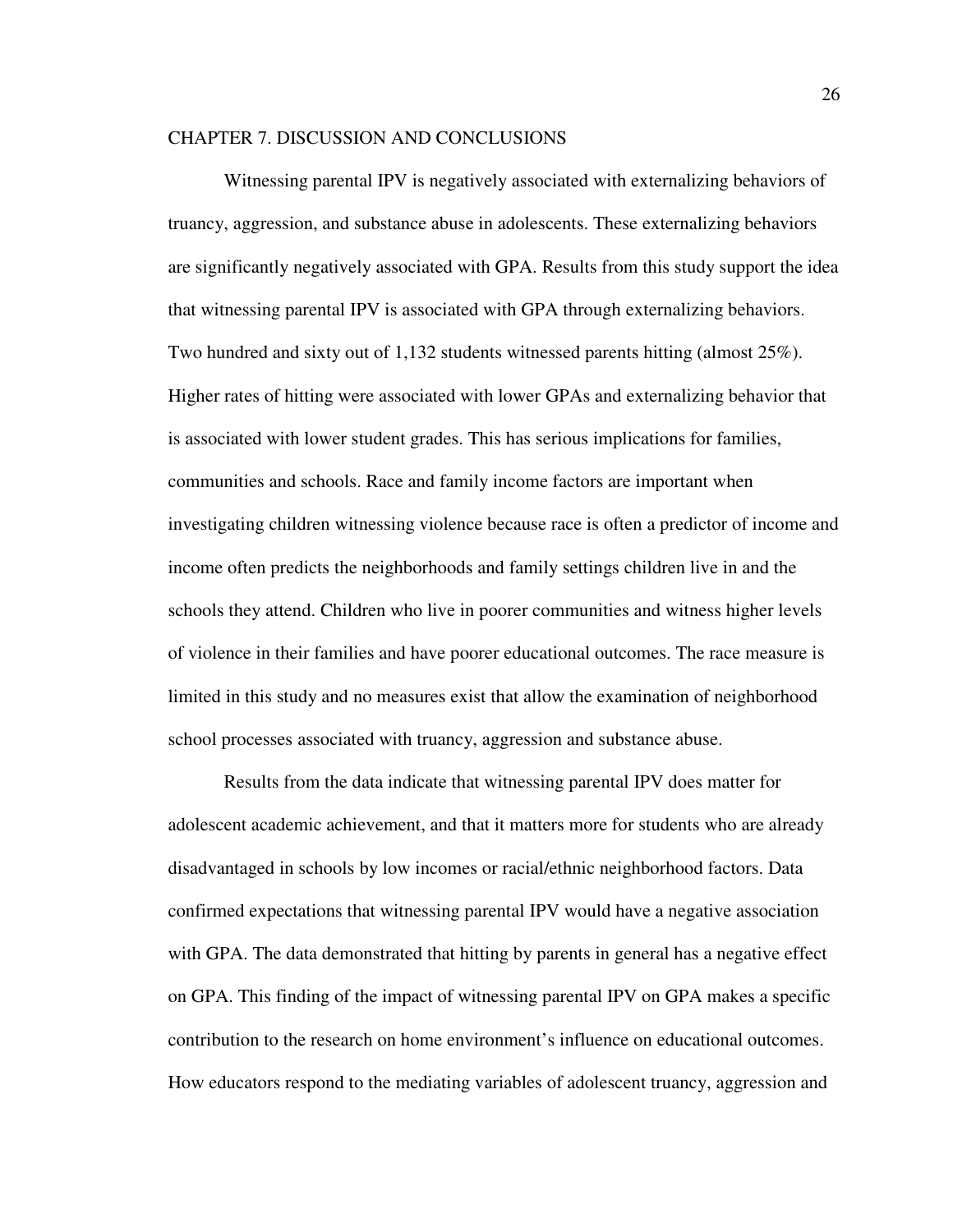substance in the schools exemplifies reciprocal determinism. Researchers agree that witnessing violence can lead to PTSD or other mental health outcomes. Since trauma impacts cognition differently at different developmental stages, knowing how witnessing parental IPV affects adolescents may help educators and policy makers respond more appropriately (i.e. developing intervention and treatment efforts) to the educational risk factors stemming from witnessing parental IPV.

SLT holds that children learn different behaviors through observational learning, imitation, and modeling. Current study findings reveal that youth who witnessed parental IPV are at greater risk for imitating and modeling IPV behavior via aggression, truancy, and the use of alcohol and/or drugs resulting in lower grades and harming their ability to learn and achieve academic success.

Knowing that reduced student grades grade point averages may be a sign of witnessing violence could cue school officials to check for violence in the home and/or neighborhood environments of students. It is important to understand the impact of being a victim of and witness to violence since the research suggests a significant negative impact on school performance (Sousa, et al., 2010).

This study aimed to fill a gap in the research on adolescent achievement measured as student GPA and their reports of witnessing parental IPV. However, there is still work to be done. The amount of hitting, which parent is hitting and the gender of the student and its impact on grades are areas for future study. Additionally, how educators respond to the mediating variables of adolescent truancy, aggression and substance use in the schools highlight the important mediators of family violence in the home and achievement highlighted by these findings.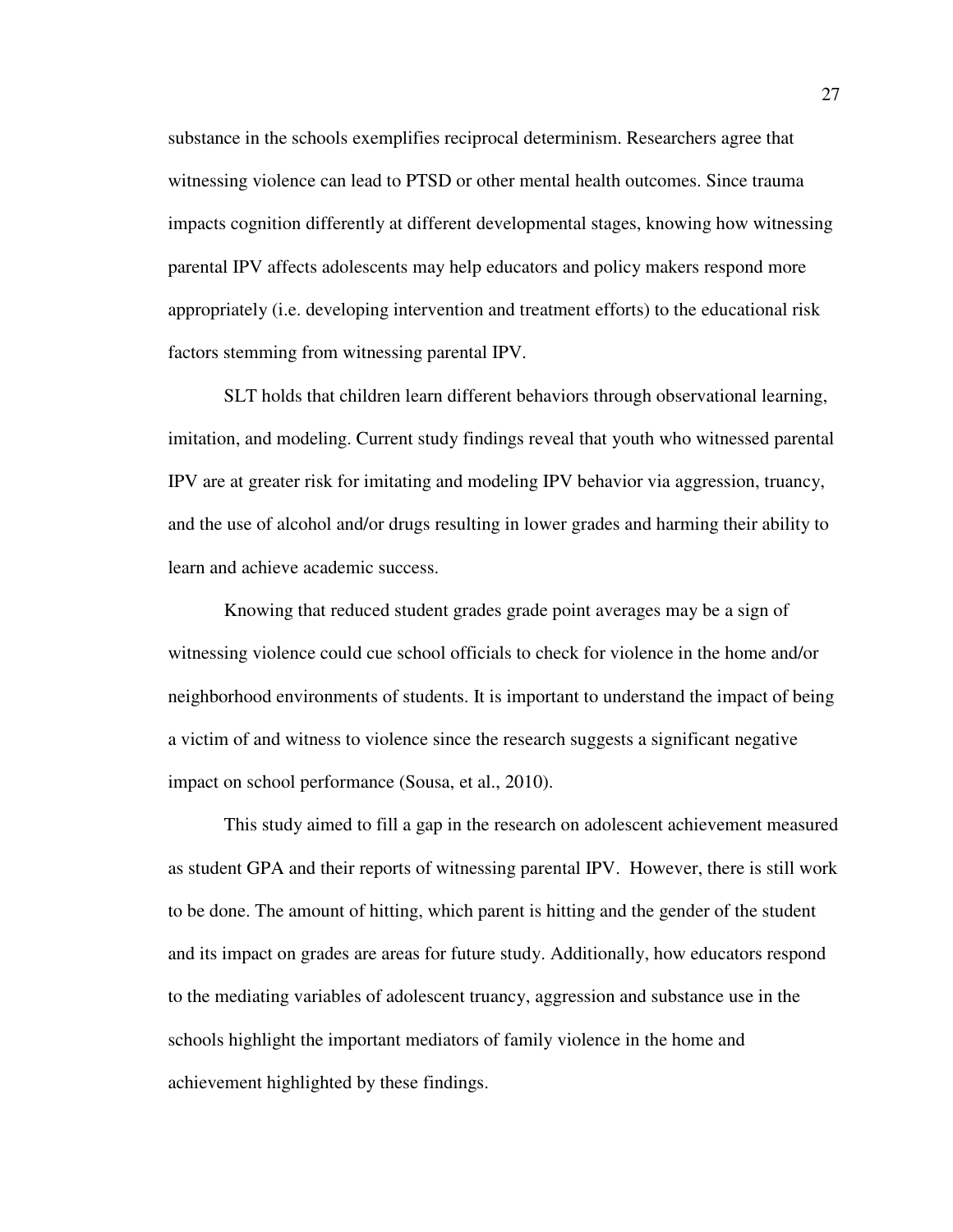For further study, I suggest structural equation modeling of longitudinal data (i.e. Adhealth). Studies have suggested a difference between the expression of the trauma of witnessing violence for boys and girls (Edelsen, 1999; Carlson, 1991; Stagg, Wills & Howell, 1989). Despite interest in gender differences (Edleson, 1999a; Herrenkohl et al., 2008; Maughan & Cicchetti, 2001; Sternberg et al., 1993). Gender effects related to witnessing parental IPV generates another research area deserving more attention. More longitudinal research identifying the differences in the externalizing/internalizing behaviors of girls and boys is necessary to better understand links between gendered high risk factors and academic achievement outcomes. The role of witnessing parental IPV may be mediated by these high risk factors, and young males and females may learn to respond differently in school and peer settings.

#### *7.1 Limitations*

This was a secondary data analysis and the format of the original questions created obstacles for conducting a pure mediational analysis. There were no longitudinal data available enabling me to compare student GPA before and after witnessing the violence, or information on when the instances of violence occurred. Respondent answers on questions related to grades and family income were based on self-reports. Student high risk behaviors were also all self-reports which means that the accuracy of substance use, aggression, and truancy may need to be triangulated with school measures of these important factors in future research.

The SLT offers an explanation for why some children witnessing violence at home might behave aggressively at school, but we do not know if violence in the home pre-dated the survey or when violence started in the homes.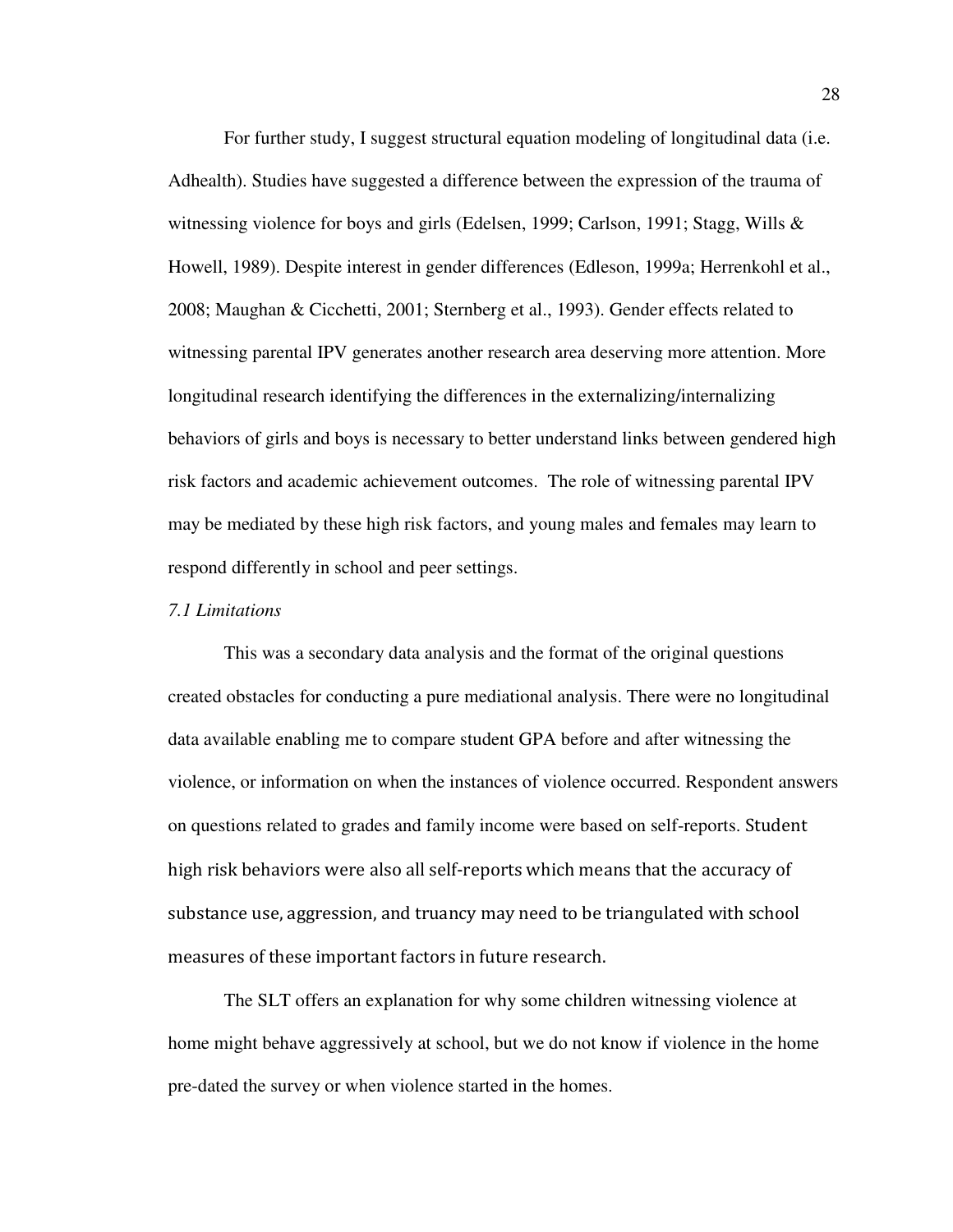The homogenous racial/ethnic nature of the sample creates problems regarding generalizability and makes it difficult to extend the research related to the varied links between children witnessing violence and grades specifically. Despite the size of the survey population, the small group sizes of non-whites do not allow conclusions about other racial groups. Students in the study reported multiple races and I had to collapse the category into white/non-white because of sample sizes. This reduces my ability to distinguish how these mediating factors operate across different racial/ethnic groups. However, it extends the research to include a sample of high school aged students who have witnessed violence and had it impact their grades. This study can serve as a base to future research on high school aged students that witness parental IPV.

Many in-depth studies on child victims and witnesses of IPV have been conducted on families in homeless shelters. Adolescent victim-witnesses are often absent from the families interviewed at domestic violence and other homeless shelters as a result of social service interventions. Most homeless shelters do not allow boys older than 14 in their shelters, which impacts the shelter-based research on adolescent boys who witness parental IPV. Many adolescent witnesses to parental IPV become homeless, and may not be interviewed in school-based studies. Thus their voices are largely absent in the area of research. A focus on adolescents victimized by witnessing parental IPV and effects on school achievement would make major contributions to educational research on the troubled adolescent middle and high school years.

#### *7.2 Conclusions*

1. Results of this study addressed a gap in the research examining the negative effects of high school aged girls and boys witnessing parental IPV on GPA. Respondents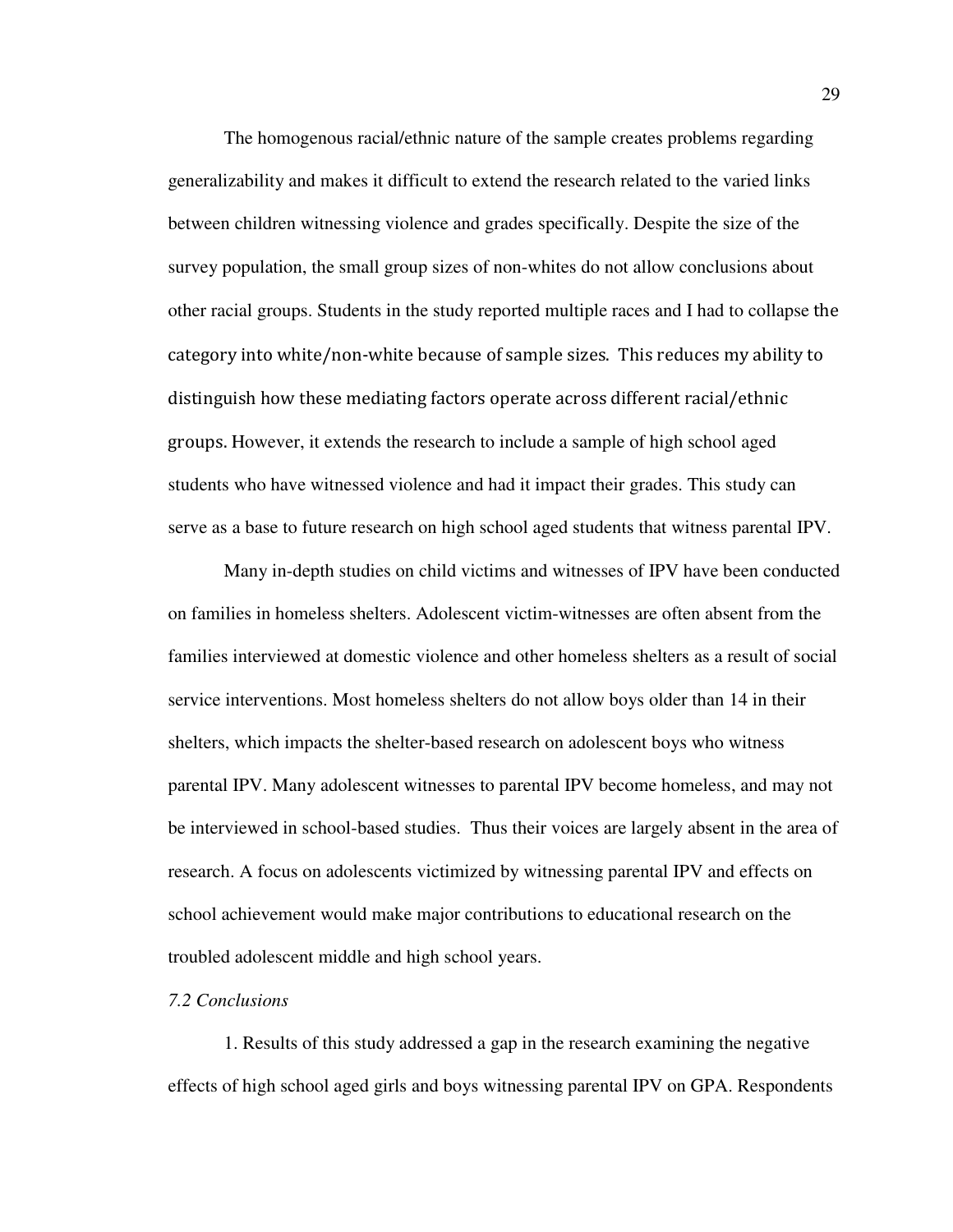who saw no hitting reported the lowest rates of: truancy, aggression toward others and substance abuse**.** When each of the variables was measured independently, age, race, family income, truancy, aggression and substance abuse, were significantly associated with GPA, gender did not reach significance.

2. Students who witness parental IPV are more likely to have lower GPAs than those who do not.

3. Truancy, aggression and substance abuse do mediate the relationship between witnessing parental IPV and GPA.

4. IPV was not significantly associated with GPA in the regression analysis once mediating factors were included.

 Overall, the findings of this study support the hypothesis that the academic performance (GPAs) of adolescents is negatively associated with witnessing parental IPV. The social learning pathway through mediating high risk factors of truancy, aggression and substance abuse suggests that externalizing factors for adolescent are important. The linkage of these high risk factors to witnessing parental IPV warrants more research in the future that should pay attention to variations for males and females, perhaps across racial and ethnic groups. The role of family violence in the lives of students should be assessed as a factor in other high risk behaviors that also directly affect academic outcomes.

Schools can minimize the impact of witnessing parental IPV by providing powerful counter messages (e.g. aggression reduction) in social learning interventions. Parents' IPV can be emphasized as a NEGATIVE role model by teaching prosocial behaviors– and rewarding them– at school. Reciprocal determinism supports findings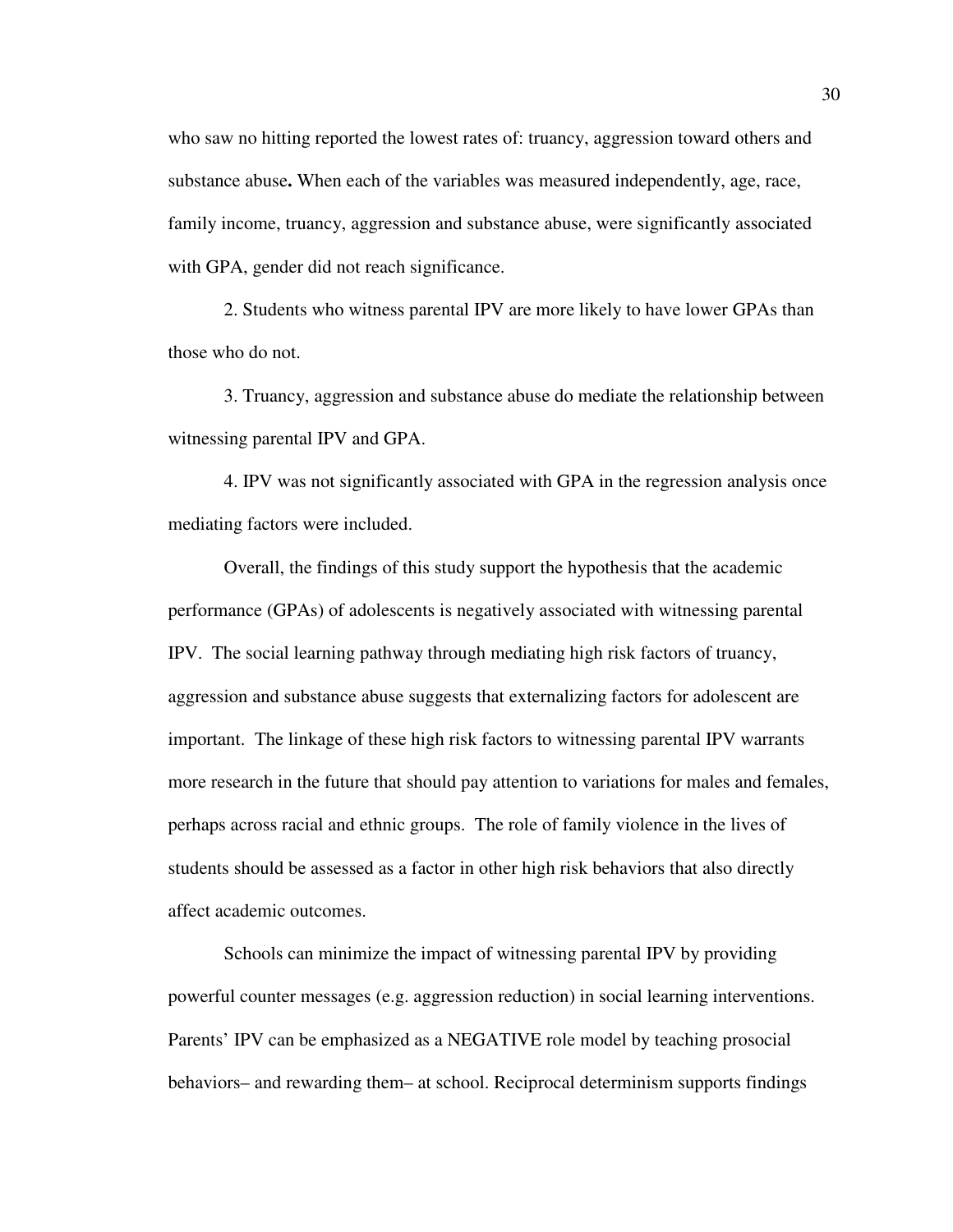from this study that suggest it is important to look at the individual student's behaviors and the specific characteristics of the student. It also reinforces the need to explore factors in general associated with increasing or decreasing GPA.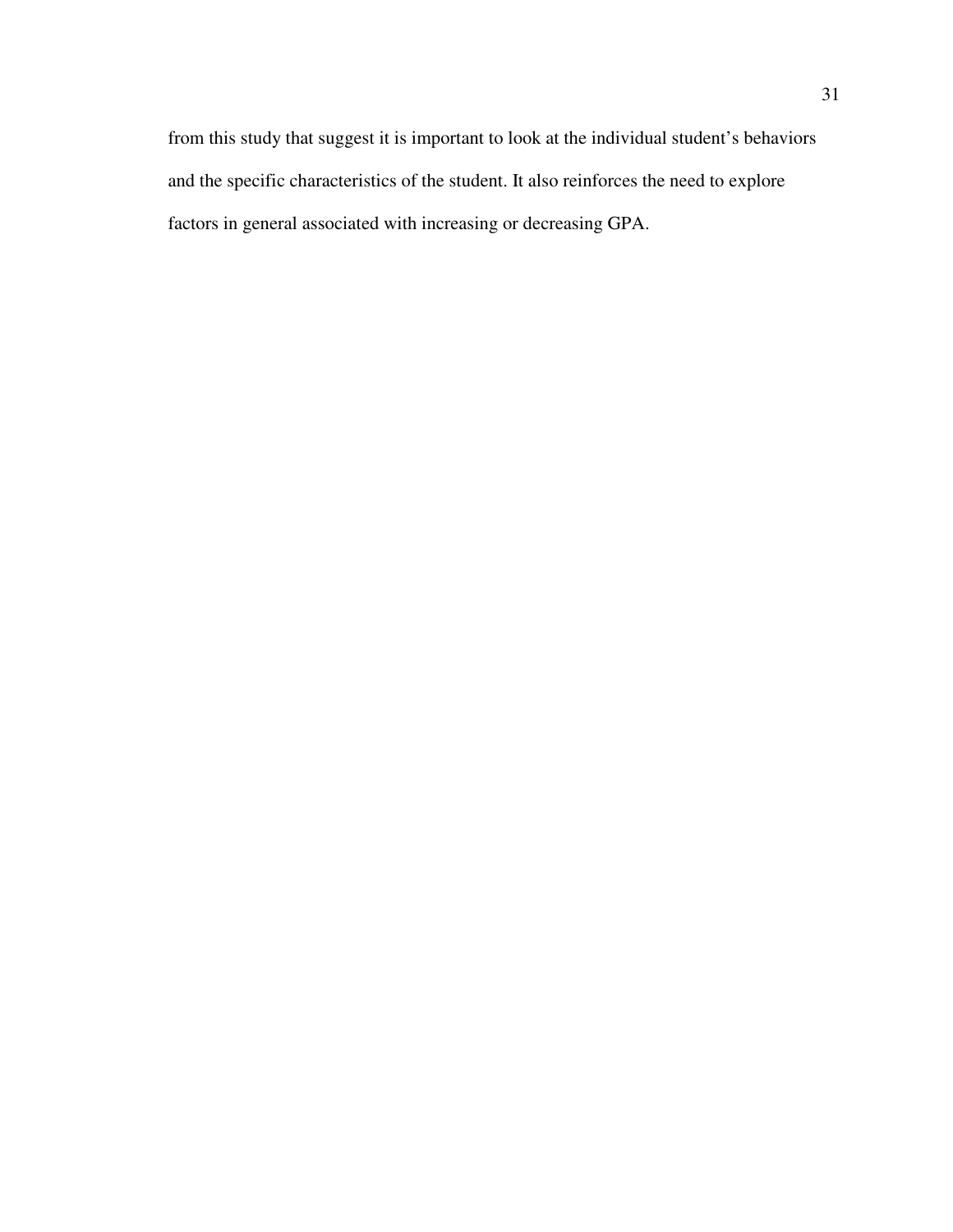- Baldry, A. C. (2003). Bullying in schools and exposure to domestic violence. *Journal of Child Abuse and Neglect, 27*, 713-732.
- Bandura, A. (1973). *Aggression: A social learning analysis*. Englewood Cliffs, NJ: Prentice-Hall.

Bandura, A. (1977). *Social learning theory*. Englewood Cliffs, NJ: Prentice-Hall.

- Bandura, A. (1989). Social cognitive theory. In R. Vasta (Ed.). *Annuals of Child Development,* (Vol. 6, p 1-60). Greenwich, CT: JAI Press.
- Barr, S. C., Hanson, R., Begle, A. M., Kilpatrick, D. G., Saunders, B., Resnick, H., & Amstadter, A. (2011). Examining the moderating role of family cohesion on the relationship between witnessed community violence and delinquency in a national sample of adolescents. *Journal of Interpersonal Violence, 27*, 239.
- Breen, R. & Jonsson, J. O. (2005). Inequality of opportunity in comparative perspective: recent research on educational attainment and social mobility. *Annual Review Sociology, 31*, 223-43.
- Chapple, C., McQuillan, J., & Berdahl, T. (2005). Gender, social bonds, and delinquency: a comparison of boys and girls models. *Social Science Research*, *34*, 357-383
- Cunningham, A., & Baker, L. (2011). The adolescent's experience of intimate partner violence and implications for intervention. In S.A. Graham-Bermann & A. A. Levendosky (Eds.), H*ow intimate partner violence affects children: Developmental research, case studies, and evidence-based intervention* (pp. 247- 272). Washington, DC: APA Books.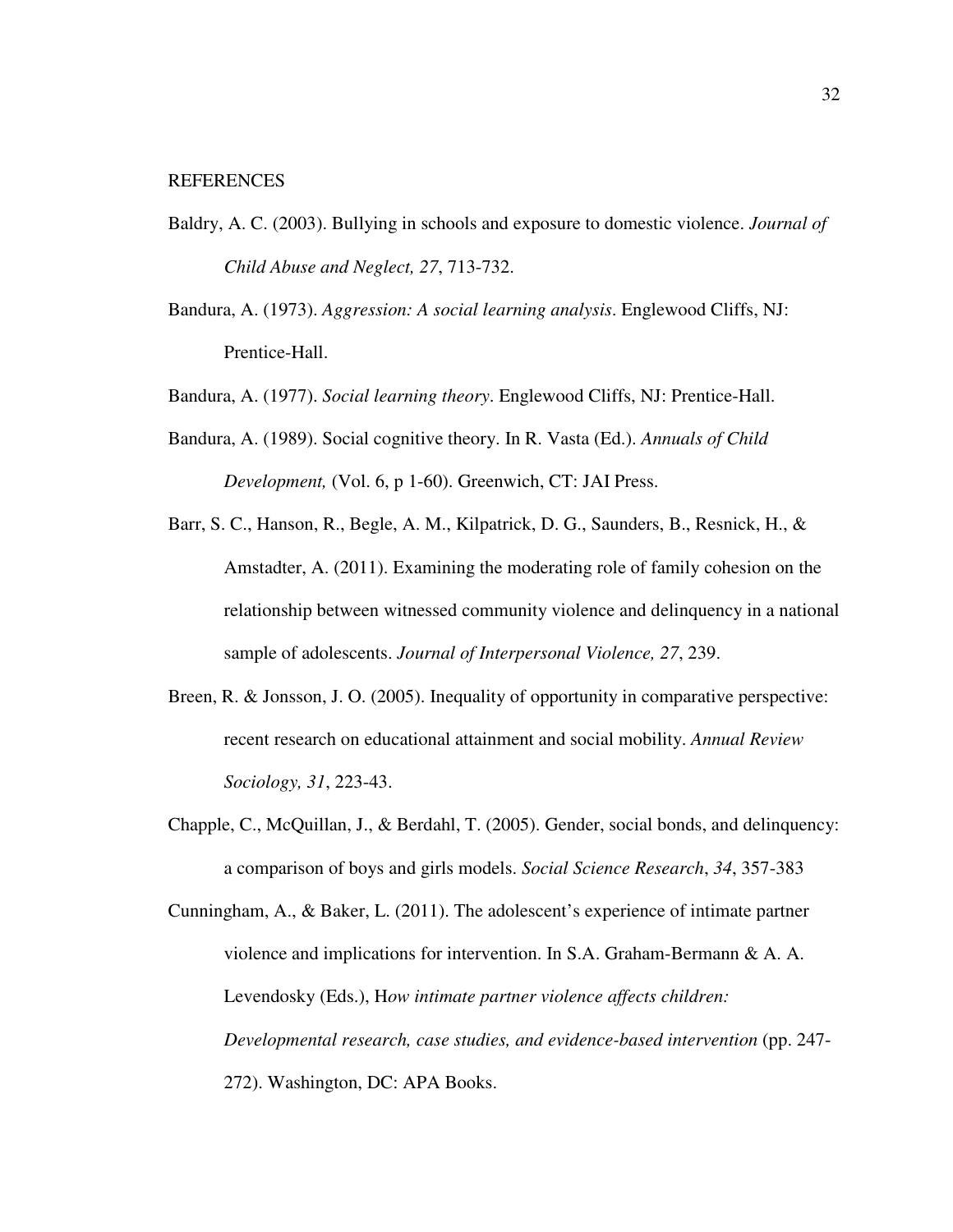- DeBoard-Lucas, R. L. & Grych, J.H. (2011). The impact of intimate partner violence on adolescents. In S. Graham-Bermann & A. Levendosky (Eds.). *How intimate partner violence affects children* (pp. 225 -246). Washington, DC: American Psychological Association.
- Edleson, J. L. (1999). Children's witnessing of adult domestic violence. *Journal of Interpersonal Violence, 14,* 839-870.
- Farrell, A. D. & Sullivan, T. N., (2004). Impact of witnessing violence on growth curves for problem behaviors among early adolescents in urban and rural settings. *Journal of Community Psychology*, *32*(5), 505-525.
- Groves, B. M., Zuckerman, B., Marans, S., & Cohen, D. (1993). Silent victims: Children who witness violence. *Journal of the American Medical Association*, 269, 262- 264.
- Grych, J. H. & Fincham, F. (1990). Marital conflict and children's adjustment: A cognitive-contextual framework. *Psychological Bulletin*, *108*(2), 267-290.
- Grych, J. H., Fincham, F. D., Jouriles, E. N., & McDonald, R. (2000). Interparental conflict and child adjustment: Testing the mediational role of appraisals in the cognitive-contextual framework. *Child Development*, *71*, 1648-1661.
- Grych, J. H., Harold, G. T. & Miles, C. J. (2003). A prospective investigation of appraisals as mediators of the link between interparental conflict and child adjustment. *Child Development, 74*, 1176-1193.
- Gutman, L. M, Sameroff A. J, & Cole R. (2003). Academic growth curve trajectories from 1st grade to 12th grade: Effects of multiple social risk factors and preschool child factors. *Developmental Psychology, 39*, 777-90.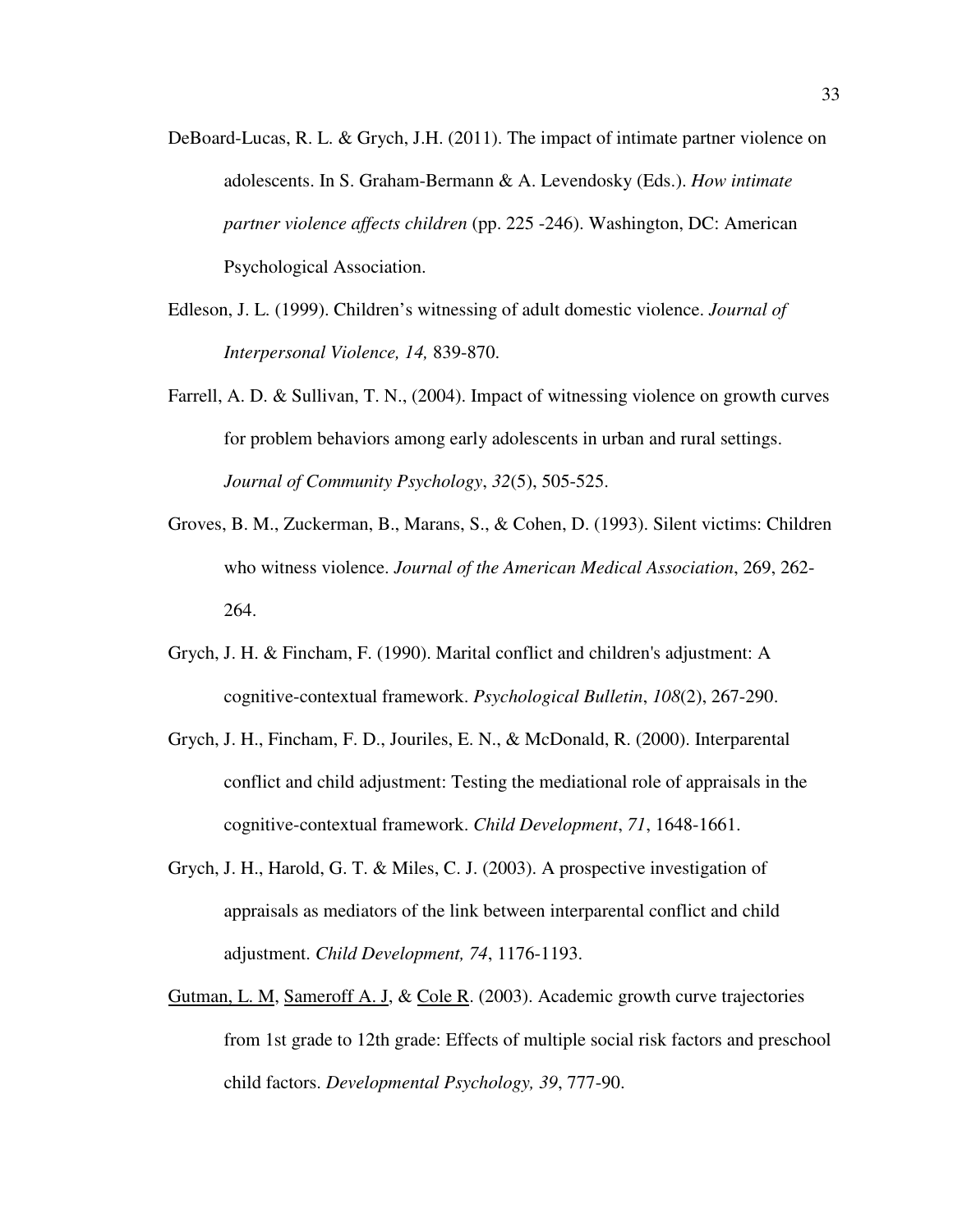- Hallfors, D., Cho, H., Paul H., Brodish, P., Flewelling, R., & Khatapoush, S. (2006). Identifying high school students "at risk" for substance use and other behavioral problems: Implications for prevention. *Journal of Substance Use & Misuse*, *41*(1), 1-15.
- Henry, K. L. (2007). Who's skipping school: Characteristics of truants in 8th and  $10^{th}$ grade. *Journal of School Health*, *77*, 29-35.
- Hinshaw, S. P. (1992). Externalizing behavior problems and academic underachievement in childhood and adolescence: Causal relationships and underlying mechanisms. *Psychological Bulletin*, *111*(1), 127-155.
- Hirschi,T. (1969). *Causes of delinquency*. Berkeley, CA: University of California Press.
- Jaffe, P., Hurley, D., & Wolfe, D. A. (1990). Children's observations of violence: I. Critical issues in child development and intervention planning. *Canadian Journal of Psychiatry, 35,* 466-470.
- Jimerson, S. R., Egeland, B., & Teo, A. (1999). Achievement across time: A longitudinal study of deflections, considering early school and family factors. *Journal of Educational Psychology*, *91*, 116-126.
- Jouriles, E. N., Murphy, C. M., & O'Leary, D. (1989). Interpersonal aggression, marital discord, and child problems. *Journal of Consulting and Clinical Psychology*, *57*(3), 453-455.
- Jouriles, E. N., Spiller, L., Stephens ,N., McDonald, R., & Swank, P. (2000). Variability in adjustment of children of battered women: The role of child appraisals of interparent conflict. *Cognitive Therapy and Research*, *24*, 233-249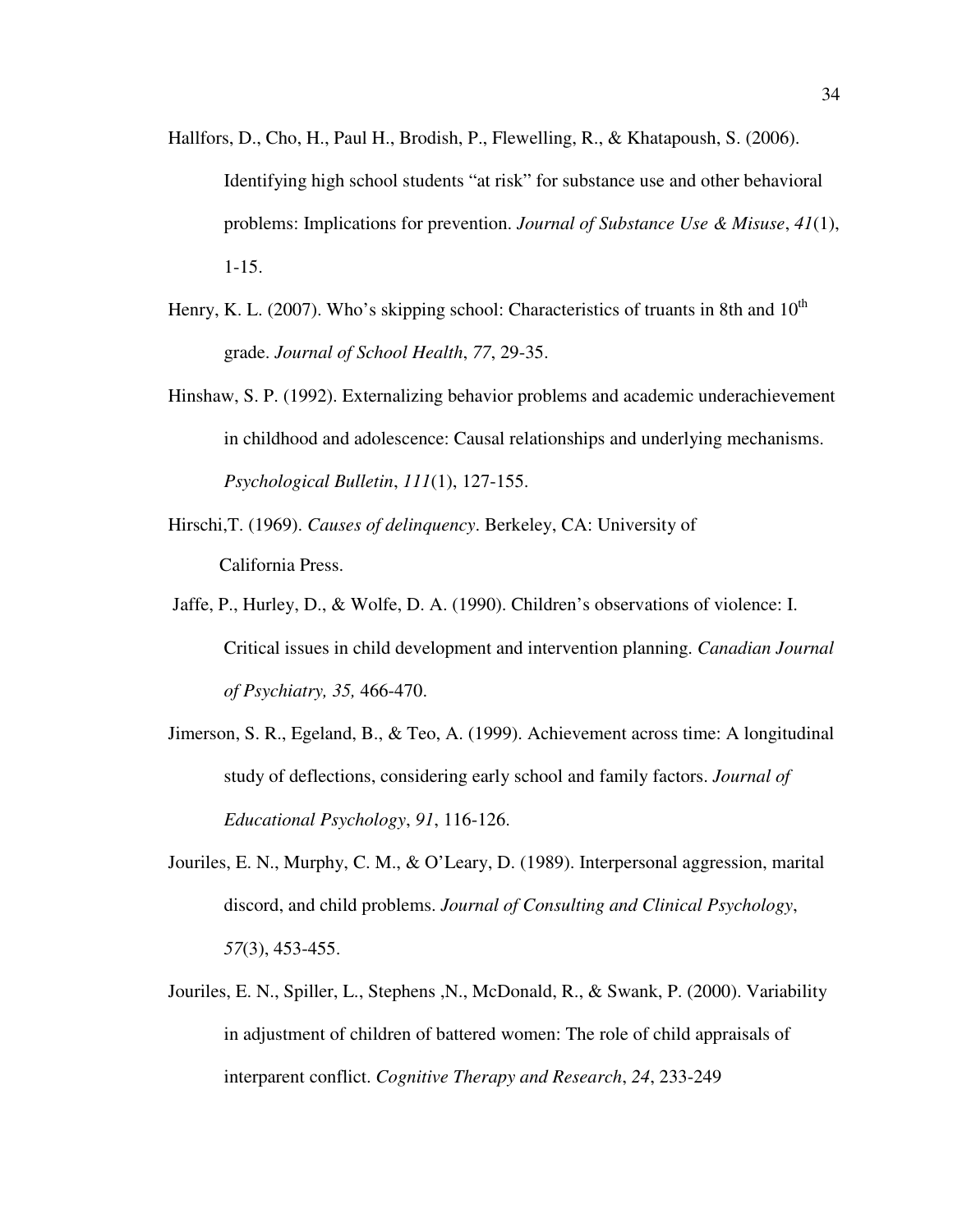- Kaufman J. S., Ortega, S., Schewe, P. A., & Kracke, K., (2011). Characteristics of young children exposed to violence: The safe start demonstration project and safe start demonstration project communities. *Journal of Interpersonal Violence, 26*(10), 2042-72.
- Kilpatrick, D. G.; Acierno, R.; Saunders, B.; Resnick, H. S., Best, C. L., & Schnurr, P. P. (2000). Risk factors for adolescent substance abuse and dependence: Data from a national sample. *Journal of Consulting and Clinical Psychology*, *68*(1), 19-30. doi: 10.1037/0022-006X.68.1.19
- Kilpatrick D. G., Ruggiero K., Acierno R., Saunders B., Resnick H. & Best C. (2003). Violence and risk of PTSD, major depression, substance abuse/dependence, and comorbidity: Results from the national survey of adolescents. *Journal of Consulting and Clinical Psychology*, *71*, 692-700.
- Kitzmann, K. M., Gaylord, N. K., Holt, A. R., & Kenny, E. D. (2003). Child witnesses to domestic violence: A meta-analytic review. *Journal of Consulting and Clinical Psychology, 71,* 339-352.
- Kolbo, J. R., Blakely, E. H., & Engelman, D. (1996). Children who witness domestic violence: A review of empirical literature. *Journal of Interpersonal Violence*, *11*, 281-293.
- Kracke, K. &, Hahn, H. (2008). The nature and extent of childhood exposure to violence: What we know, why we don't know more, and why it matters. *Journal of Emotional Abuse*,*8*, 1-2.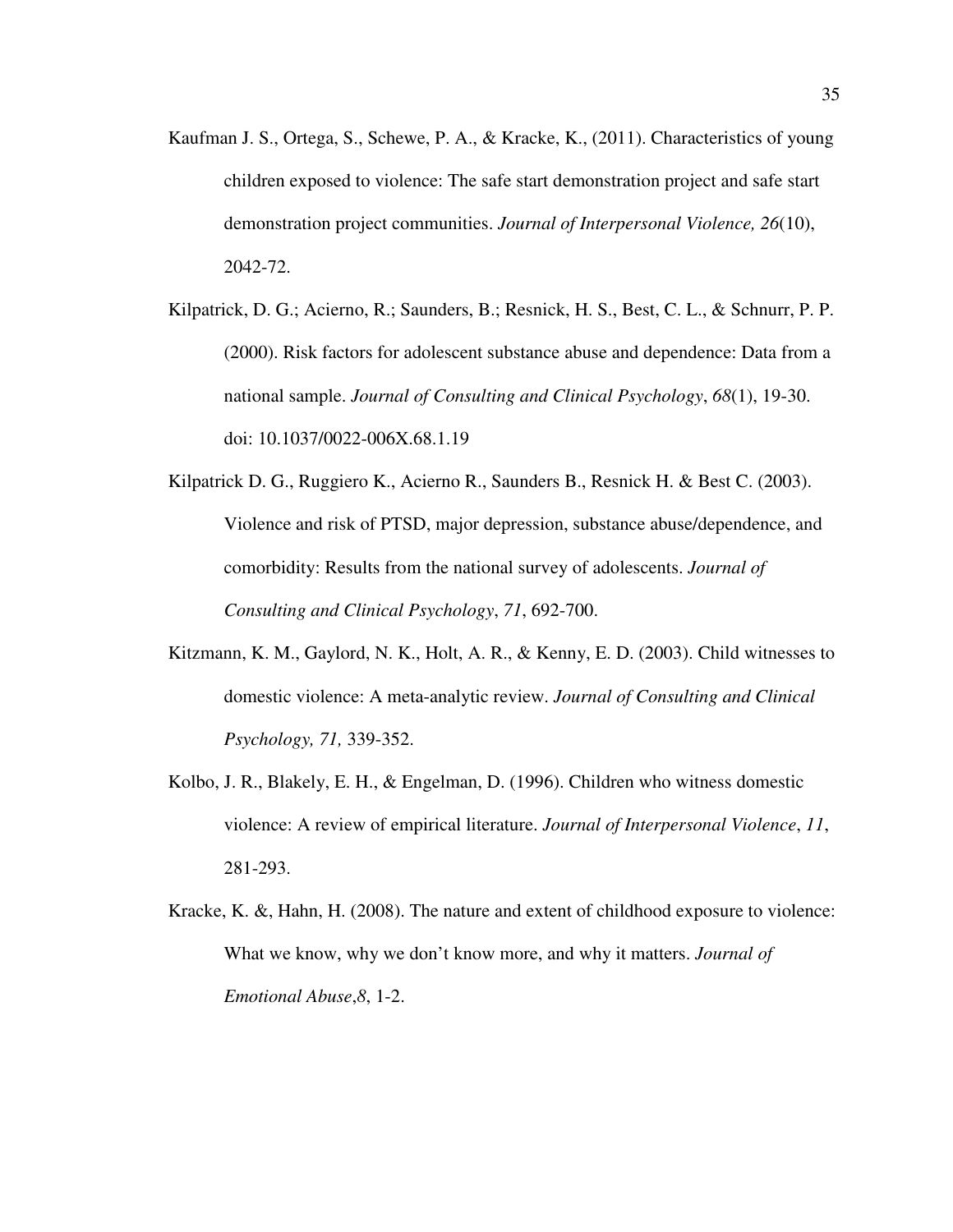- Lee, V. E. & Burkam, D. T. (2003). Dropping out of high school: The role of school organisation and structure. *American Educational Research Journal*, *40*(2), 353-393.
- Loukas, A. & Robinson, S. (2004). Examining the moderating role of perceived school climate in early adolescent adjustment. *Journal of Research on Adolescence*, *14*, 209-233.
- Maisto, S. A., Carey, K., & Bradizza, C. (1999). *Psychological theories of drinking and alcoholism*. K. E. Leonard, H. T. Blane, M. M. Marlene, & I. Obsuth (Eds.). New York: Routledge.
- Margolin, G. & Gordis, E. B. (2000). The Effects of Family and Community Violence on Children. *Annual Review of Psychology, 51,* 445-479.
- McCloskey, L. A. (2011). The impact of intimate partner violence on adolescents. In S. Graham-Bermann & A. Levandosky (Eds.). *How Intimate Partner Violence Affects Children* (pp. 225 -246). Washington, DC: American Psychological Association.
- McDonald, R., Jouriles, E. N., Ramisetty-Mikler, S., Caetano, R., & Green, C. E. (2006). Estimating the number of American children living in partner-violent families*. Journal of Family Psychology, 20,* 137-142.
- Moretti, M. M., Obsuth, I., Odgers, C. L., & Reebye, P. (2006). Exposure to maternal vs. paternal partner violence, PTSD, and aggression in adolescent girls and boys. *Journal of Aggressive Behavior*, *32*, 385-395.
- Osofsky, J. (1995). The impact of violence on children. *Domestic Violence and Children, 9*, 33-49.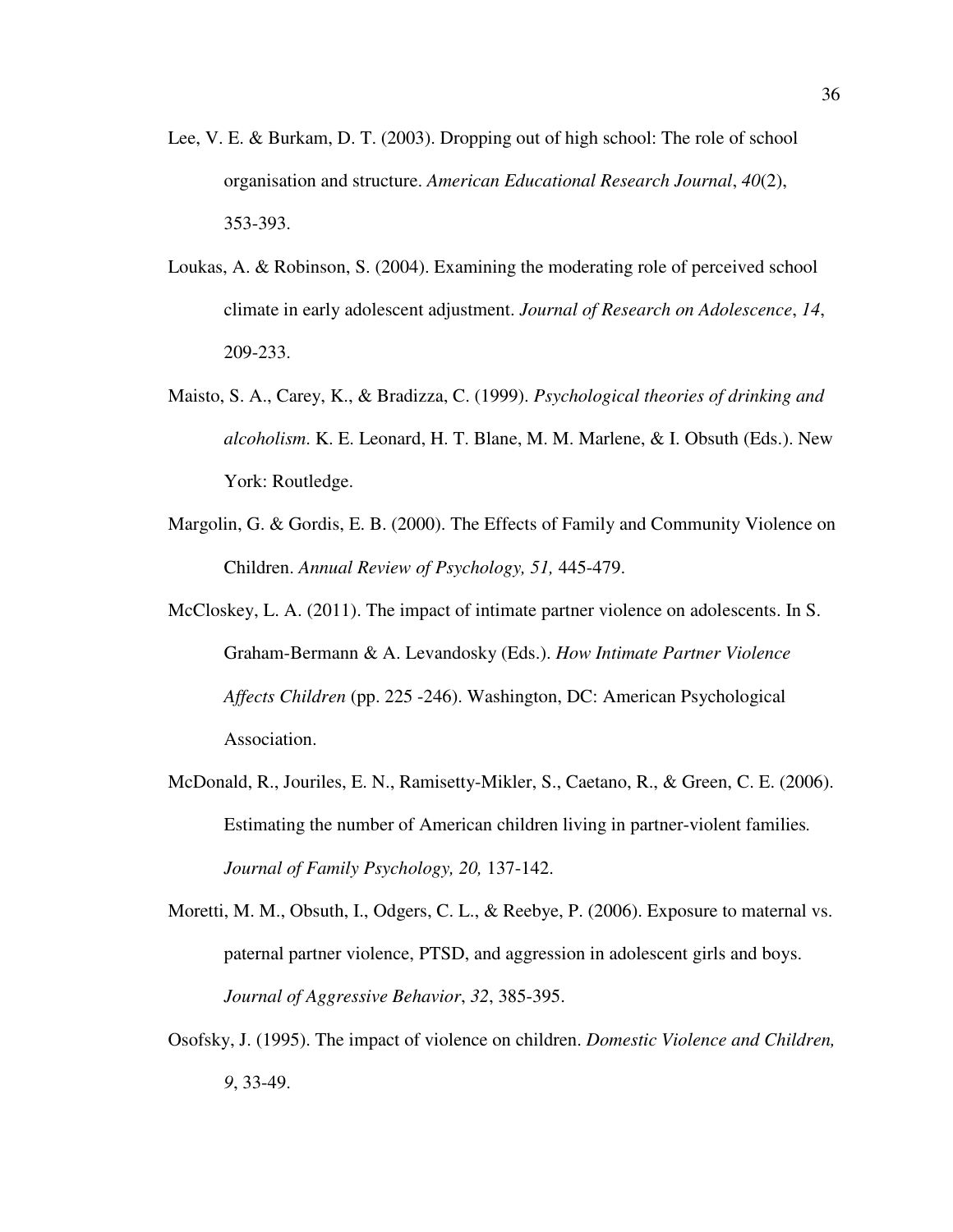- Parcel, T. L., & Dufur, M. J. (2001). Capital at home and at school: Effects on student achievement. *Social Forces*, *78*(3), 881-911.
- Pfouts, J., Schopler, J., & Henley, H. (1982). Forgotten victims of family violence. *Social Work*, 367-368.

Prevent Child Abuse America. (2007). *Child Maltreatment Fact Sheet*. Retrieved from http://member.preventchildabuse.org/site/DocServer/ Child\_Maltreatment\_Fact\_Sheet\_2005.pdf?docID=221

- Reinke, W. M., & Herman, K. C. (2002). Creating school environments that deter antisocial behaviors in youth. *Psychology in the Schools*, *39*, 549-559.
- Rutter, M., Tizard, J. & Whitmore, K. (Eds) (1970). *Education, health and behavior* Education, health and behavior. London: Longman. (reprinted 1981, Melbourne, FL: Krieger).
- Silvern, L., Karyl, J., Waede, L., Hodges, W. F., Starek, J., Heidt, E., & Min, K. (1995). Retrospective reports of parental partner abuse: Relationships to depression, trauma symptoms, and self-esteem among college students. *Journal of Family Violence, 10*(2), 177-202.
- Singer, M. I., Miller, D. B., Guo, S., Flannery, D. J., Frierson, T., & Slovak, K. (1999). Contributors to violent behavior among elementary and middle school children. *Pediatrics*, *104*(4), 878-884.

parent-child attachments, and antisocial behavior in adolescence. *Journal of Interpersonal Violence*, 26(1):111-36.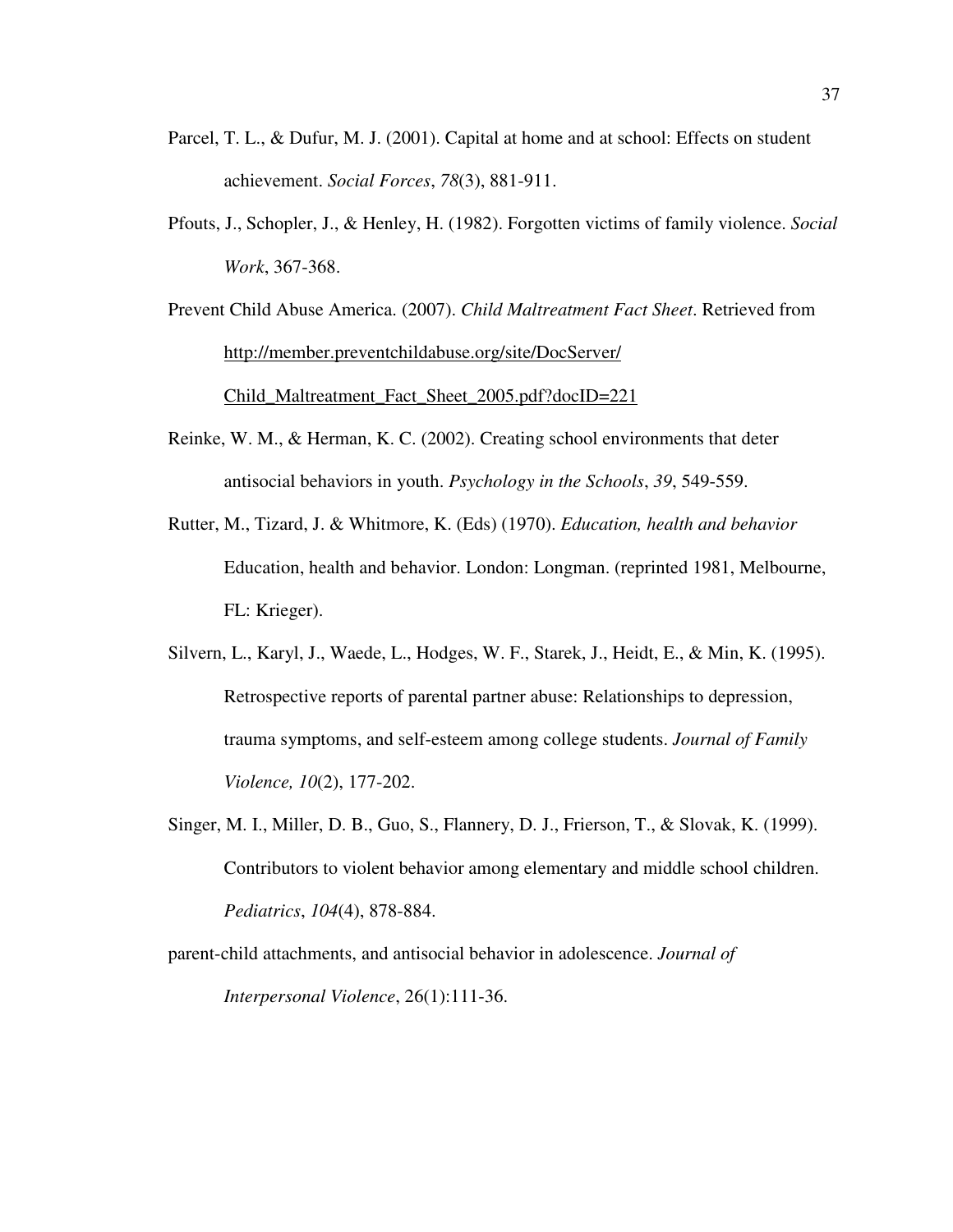- Sternberg, K. J., Lamb, M. E., Greenbaum, C., Cicchetti, D., Dawud, S., Cortes, R. M., Krispin, O., & Lorey, F. (1993). Effects of domestic violence on children's behavioral problems and depression. *Developmental Psychology, 29*(1), 44-52.
- Symons, C. W., Cinelli, B., James, T. C., & Groff, P. (1997). Bridging student health risks and academic achievement through comprehensive school health programs. *Journal of School Health*, *67*, 220-227.
- Thrupp, M. (1999). *Schools making a difference: Let's be realistic!* Buckingham: Open University Press.
- Tyler, K. A. (2006). A qualitative study of early family histories and transitions of homeless youth*. Journal of Interpersonal Violence*, *21*(10), 1385-1393.
- U.S. Department of Health and Human Services (Administration on Children, Youth, and Families). (2009). *Child maltreatment*, *2007*. Retrieved from http://www.acf.hhs.gov/programs/cb/pubs/cm07/cm07.pdf.

U.S. Department of Justice. (2012). *Defending childhood protect thrive and national task force on children witnessing violence: Report of the attorney general's task force on children exposed to violence*. Retrieved from http://www.justice.gov/defendingchildhood/cev-rpt-full.pdf.

- van der Kolk, B. A., Roth, S., Pelcovitz, D., Sunday, S., & Spinazzola, J. (2005). Disorders of extreme stress: The empirical foundation of a complex adaptation to trauma. *Journal of Traumatic Stress*, *18*(5), 389-399.
- Wang, M. T., Selman, R. L., Dishion, T. J., & Stormshak, E. A. (2010). A tobit regression analysis of the covariation between middle school students' perceived